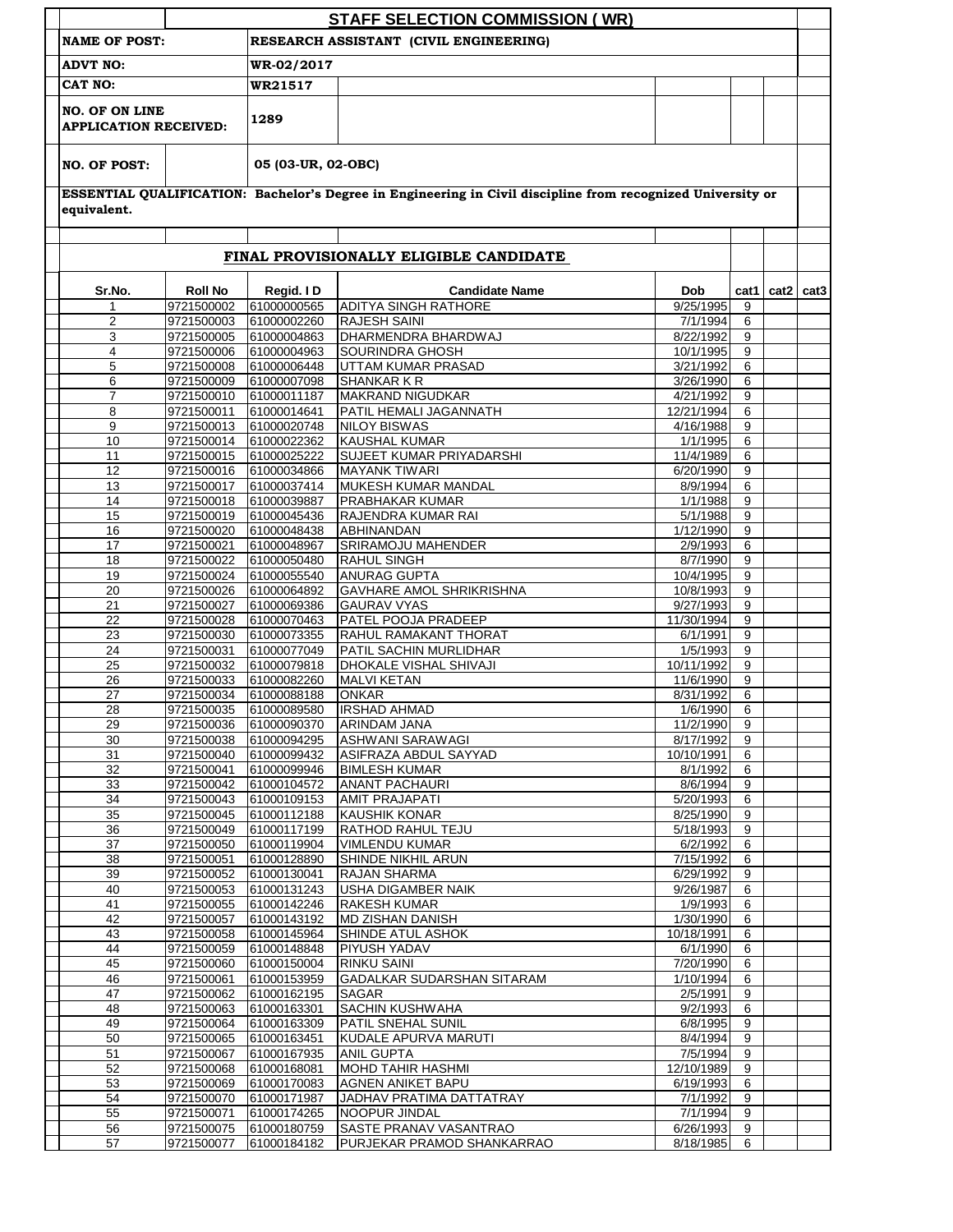| 58              | 9721500078               | 61000185290                | <b>TANATI NAVEEN KUMAR REDDY</b>                    | 8/30/1991              | 9      |                |
|-----------------|--------------------------|----------------------------|-----------------------------------------------------|------------------------|--------|----------------|
| 59              | 9721500079               | 61000190456                | <b>AASIM MOHAMMED</b>                               | 3/1/1991               | 9      |                |
| 60              | 9721500080               | 61000195285                | DOPARE NIKHIL ANANDA                                | 4/6/1991               | 6      |                |
| 61              | 9721500081               | 61000196273                | RAHUL KUMAR TAMBE                                   | 11/28/1989             | 9      |                |
| 62              | 9721500082               | 61000200224                | <b>BAWANKULE DIPALI ASHOK</b>                       | 6/9/1988               | 6      |                |
| 63              | 9721500083               | 61000201161                | <b>DEVIKAR DINESH PRAKASHRAO</b>                    | 7/30/1992              | 9      |                |
| 64              | 9721500085               | 61000205434                | <b>CHEDE VIPIN BALNAND</b>                          | 5/15/1991              | 6      |                |
| 65              | 9721500086               | 61000207478                | <b>SUNIL KUMAR SINGH</b>                            | 3/29/1994              | 9      |                |
| 66              | 9721500089               | 61000215140                | <b>TARA CHAND MEENA</b>                             | 7/11/1988              | 9      |                |
| 67<br>68        | 9721500090<br>9721500092 | 61000220631<br>61000225509 | <b>ARAVIND SAJJANAR</b><br>SANDEEP SUDHAKAR         | 4/18/1993<br>7/21/1989 | 9<br>6 | $\overline{4}$ |
| 69              | 9721500093               | 61000228998                | SHRUSHTI D LOHI                                     | 3/17/1994              | 6      |                |
| 70              | 9721500094               | 61000229369                | PAWAR NIWANT RAMKUMAR                               | 1/14/1991              | 9      |                |
| 71              | 9721500096               | 61000237921                | <b>ATUL VASANTRAO BHAMARE</b>                       | 6/27/1993              | 6      |                |
| 72              | 9721500097               | 61000238557                | LANGADE POOJA BALIRAM                               | 5/29/1993              | 9      |                |
| $\overline{73}$ | 9721500098               | 61000239660                | DOKE PRAJAKTA NAMDEV                                | 1/6/1994               | 9      |                |
| 74              | 9721500099               | 61000240639                | <b>PIYUSH PATHAK</b>                                | 1/9/1989               | 9      |                |
| 75              | 9721500101               | 61000242587                | <b>ABHISHEK PANDEY</b>                              | 11/10/1992             | 9      |                |
| 76              | 9721500103               | 61000243270                | <b>KATE SONALI DILIP</b>                            | 8/23/1990              | 9      |                |
| 77              | 9721500106               | 61000244772                | DEKATE VRUSHALI UMESH                               | 9/14/1987              | 6      |                |
| 78              | 9721500107               | 61000245272                | SHINGARE ATUL PARMESHWAR                            | 11/10/1994             | 9      |                |
| 79              | 9721500109               | 61000250927                | <b>GURU CHARAN PRASAD</b>                           | 2/12/1991              | 6      |                |
| 80              | 9721500110               | 61000251390                | SHINGNE JUILEE SHYAMSUNDER                          | 3/17/1993              | 6      |                |
| 81              | 9721500111               | 61000252493                | <b>MOHD FURQAN</b>                                  | 10/18/1991             | 6      |                |
| 82              | 9721500112               | 61000252760                | <b>SANTOSH KUMAR SINHA</b>                          | 10/14/1985             | 6      |                |
| 83              | 9721500114               | 61000253229                | MANE NAMDEO DNYANDEO                                | 10/6/1992              | 9      |                |
| 84              | 9721500115               | 61000256294                | <b>PRASHANT MISHRA</b>                              | 10/30/1992             | 9      |                |
| 85              | 9721500116               | 61000257139                | PATIL CHANDRAPRABHA BHIMRAO                         | 9/16/1989              | 9      |                |
| 86              | 9721500117               | 61000271254                | MOHIT SHARAD SHINDE                                 | 8/21/1991              | 9      |                |
| 87              | 9721500118               | 61000278299                | JADHAV AKSHAY DILIP                                 | 9/14/1994              | 9      |                |
| 88              | 9721500119               | 61000283635                | KALEKAR MAYUR MUKUND                                | 10/8/1994              | 6      |                |
| 89              | 9721500120               | 61000290226                | <b>SUMIT ARBAR</b>                                  | 1/9/1992               | 6      |                |
| 90              | 9721500121               | 61000297804                | BHALERAO ADITYA DATTATRAY                           | 9/6/1989               | 9      |                |
| 91              | 9721500122               | 61000298046                | <b>ANKIT KESHRI</b>                                 | 6/19/1994              | 9      |                |
| 92              | 9721500123               | 61000299448                | <b>MANISH KUMAR</b>                                 | 11/2/1995              | 6      |                |
| 93              | 9721500124               | 61000301453                | <b>GAURAV KUMAR JOSHI</b>                           | 8/15/1990              | 9      |                |
| 94              | 9721500125               | 61000303699                | MAHAMAD MUJTABA MAHAMAD CHANDPASHA                  | 3/25/1995              | 9      |                |
| 95              | 9721500126               | 61000308765                | <b>SADDAM HUSAIN</b>                                | 7/30/1991              | 9      |                |
|                 |                          |                            |                                                     |                        |        |                |
| 96              | 9721500129               | 61000313786                | P S N ABHISHEK                                      | 12/4/1988              | 6      |                |
| 97              | 9721500131               | 61000321316                | <b>VISHAL SEN</b>                                   | 8/22/1994              | 6      |                |
| 98              | 9721500132               | 61000325899                | <b>PRAVESH YADAV</b>                                | 8/15/1993              | 6      |                |
| 99              | 9721500136               | 61000373046                | <b>RAJKUMAR MEENA</b>                               | 6/11/1992              | 9      |                |
| 100             | 9721500138               | 61000375570                | AJIT TANAJI SALUNKHE                                | 9/29/1992              | 9<br>9 |                |
| 101             | 9721500139               | 61000376671                | <b>KUMAR TANU</b><br><b>RATHOD MILIND SHANTILAL</b> | 8/4/1995               | 6      |                |
| 102<br>103      | 9721500140<br>9721500141 | 61000385281<br>61000392375 | RIYA BABU M                                         | 8/3/1989<br>10/21/1994 | 9      |                |
| 104             | 9721500142               | 61000395939                | ANAGHA C V                                          | 9/24/1993              | 6      |                |
| 105             | 9721500143               | 61000399307                | <b>GURPREET SINGH</b>                               | 1/30/1993              | 6      |                |
| 106             | 9721500144               | 61000403205                | <b>FRAZ KHURSHEED</b>                               | 3/5/1993               | 9      |                |
| 107             | 9721500146               | 61000411054                | OMBLE NITIN SHANKAR                                 | 3/21/1993              | 9      |                |
| 108             | 9721500147               | 61000413009                | M VISWANATH RAO                                     | 8/17/1990              | 6      |                |
| 109             | 9721500148               | 61000417032                | <b>CHANDAN KUMAR</b>                                | 8/15/1992              | 9      |                |
| 110             | 9721500149               | 61000418490                | <b>VIVEK SHARMA</b>                                 | 10/25/1991             | 9      |                |
| 111             | 9721500151               | 61000424074                | <b>DEEPAK KUMAR SAH</b>                             | 3/2/1993               | 6      |                |
| 112             | 9721500152               | 61000424348                | <b>KASIF MOHAMMED</b>                               | 3/5/1993               | 9      |                |
| 113             | 9721500153               | 61000425455                | <b>SALUNKHE ANKIT ASHOK</b>                         | 2/27/1996              | 9      |                |
| 114             | 9721500154               | 61000431175                | <b>ARAVINDA G</b>                                   | 5/4/1993               | 9      |                |
| 115             | 9721500155               | 61000431931                | SHINDE SATISH MAHADEV                               | 5/14/1991              | 9      |                |
| 116             | 9721500156               | 61000432362                | <b>MEDHE VINIT RAVINDRA</b>                         | 1/9/1993               | 9      |                |
| 117             | 9721500157               | 61000443093                | <b>RAKESH</b>                                       | 7/21/1991              | 9      |                |
| 118             | 9721500159               | 61000451150                | ARYA JYOTI TRIVEDI                                  | 8/13/1988              | 9      |                |
| 119             | 9721500160               | 61000454457                | DADAS VIKAS RAMCHANDRA                              | 3/4/1994               | 6      |                |
| 120             | 9721500161               | 61000475019                | <b>SHIJA SAM</b>                                    | 12/16/1989             | 9      |                |
| 121<br>122      | 9721500162<br>9721500163 | 61000487200<br>61000491423 | TAMBOLI RAMEEZ MAHAMADRAFI<br><b>RAHUL R G</b>      | 3/7/1991<br>5/19/1993  | 9<br>9 |                |
| 123             | 9721500164               | 61000491654                | DEVSHATWAR OMKAR BALAJI                             | 3/10/1994              | 9      |                |
| 124             | 9721500165               | 61000498582                | <b>SHRAVAN BALU</b>                                 | 4/6/1992               | 6      |                |
| 125             | 9721500166               | 61000501098                | SHAIKH ASAD GAUS                                    | 5/1/1994               | 9      |                |
| 126             | 9721500169               | 61000518981                | <b>VIVEK KUMAR</b>                                  | 1/15/1992              | 9      |                |
| 127             | 9721500170               | 61000523933                | MANOHAR ISHWARAPPA KADADAKATTI                      | 10/1/1990              | 9      |                |
| 128             | 9721500173               | 61000550972                | PRAJKTA KAMALAKAR BONDRE                            | 1/23/1993              | 6      |                |
| 129             | 9721500174               | 61000558229                | <b>KAVIYA S NAIR</b>                                | 2/1/1995               | 9      |                |
| 130             | 9721500175               | 61000566548                | CHAVAN SACHIN SUDAM                                 | 12/3/1993              | 6      |                |
| 131             | 9721500176               | 61000569964                | PAGAR SNEHA SOMNATH                                 | 3/1/1995               | 6      |                |
| 132             | 9721500177               | 61000584393                | <b>JANAPATHY T S</b>                                | 7/27/1991              | 6      |                |
| 133<br>134      | 9721500179<br>9721500182 | 61000598054<br>61000614766 | PATIL SUDIP DILIP<br>SHAILENDRA SHARMA              | 6/4/1993<br>12/9/1989  | 9<br>9 |                |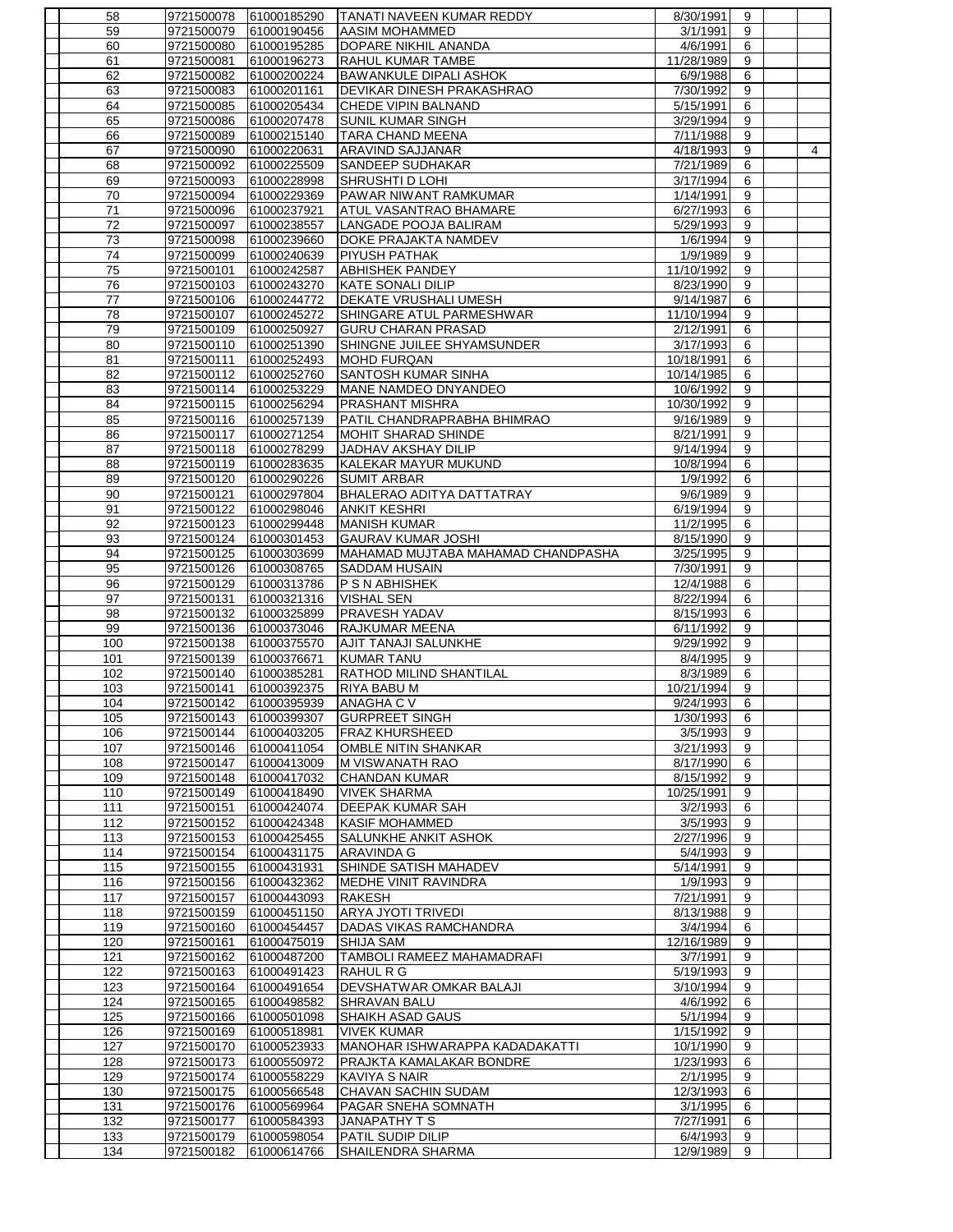| 135        | 9721500186 | 61000627033                | <b>ISAKAM CHANDRADEEP</b>                           | 6/12/1993  | 9                   |                |
|------------|------------|----------------------------|-----------------------------------------------------|------------|---------------------|----------------|
| 136        | 9721500188 | 61000627516                | <b>NIKHIL PAL</b>                                   | 9/3/1990   | 9                   |                |
| 137        | 9721500189 | 61000629160                | <b>SHIVAM PRAJAPATI</b>                             | 7/11/1991  | 9                   |                |
| 138        | 9721500191 | 61000629811                | <b>HARSHAS</b>                                      | 12/3/1993  | 6                   |                |
| 139        | 9721500192 | 61000630038                | <b>IRANNA DUNDAPPA HUNDEKAR</b>                     | 7/4/1991   | 6                   |                |
| 140        | 9721500194 | 61000630546                | <b>VIVEK KUMAR</b>                                  | 11/11/1995 | 6                   |                |
| 141        | 9721500195 | 61000630929                | <b>ABHINAY SHRIVASTAV</b>                           | 3/15/1991  | 9                   |                |
| 142        | 9721500201 | 61000631692                | SHUBHADA BHASKAR YADAV                              | 10/29/1992 | 9                   |                |
| 143        | 9721500203 | 61000631808                | KAILASH KUMAR JHA                                   | 3/24/1996  | 9                   |                |
| 144        | 9721500205 | 61000632188                | NAGVE ANKUSH ATMARAM                                | 9/15/1992  | 9                   | $\overline{4}$ |
| 145        | 9721500206 | 61000632259                | <b>KARTIKEY SINGH</b>                               | 9/7/1993   | $\boldsymbol{9}$    |                |
| 146        | 9721500208 | 61000632628                | RAHUL RITURAJ                                       | 9/11/1991  | 6                   |                |
| 147        | 9721500209 | 61000632824                | <b>GIRISH NAVALAGI</b>                              | 1/5/1993   | 9                   |                |
| 148        | 9721500215 | 61000634244                | <b>LOVELESH DAVE</b>                                | 11/2/1993  | 9                   |                |
| 149        | 9721500216 | 61000634252                | <b>AMAN KUMAR</b>                                   | 5/5/1994   | 9                   |                |
| 150        | 9721500221 | 61000634878                | <b>SAKATE AVINASH NAMDEO</b>                        | 2/23/1993  | 9                   |                |
| 151        | 9721500224 | 61000635260                | <b>SANGRAM PATRA</b>                                | 5/25/1995  | 9                   |                |
| 152        | 9721500226 | 61000636357                | RANGA SANDEEP KUMAR REDDY DUGGA                     | 8/7/1994   | 9                   |                |
| 153        | 9721500227 | 61000636434                | DASARE SHIVRAJ GANESHLAL                            | 6/5/1992   | 6                   |                |
| 154        | 9721500231 | 61000637805                | <b>PAWAN JAISWAL</b>                                | 4/1/1993   | 6                   |                |
| 155        | 9721500232 | 61000637931                | SUNKU SUBRAMANYAM RAVITEJA                          | 8/29/1995  | 9                   |                |
| 156        | 9721500233 | 61000638096                | <b>RISHI JAIN</b>                                   | 11/30/1991 | 9                   |                |
| 157        | 9721500234 | 61000638357                | <b>VIVEK KUMAR</b>                                  | 8/5/1993   | 6                   |                |
| 158        | 9721500235 | 61000638838                | <b>DADI FAIZAN ANIS AFSAR</b>                       | 5/26/1993  | 6                   |                |
| 159        | 9721500236 | 61000639000                | CHAVAN KISHOR PANDURANG                             | 5/10/1988  | 9                   |                |
| 160        | 9721500237 | 61000639002                | <b>MANOJ KUMAR MAHATO</b>                           | 1/4/1987   | 6                   |                |
| 161        | 9721500238 | 61000639034                | SONU ARORA                                          | 3/27/1993  | 9                   |                |
| 162        | 9721500239 | 61000639037                | RAHUL DUGAYA                                        | 10/5/1986  | 6                   |                |
| 163        | 9721500240 | 61000639693                | KUMBHARE ASHISH RATNADEEP                           | 4/23/1991  | 9                   |                |
| 164        | 9721500242 | 61000640428                | <b>MOHAN</b>                                        | 7/11/1986  | 6                   |                |
| 165        | 9721500246 | 61000642073                | V GOWTHAM KUMAR                                     | 12/25/1995 | 6                   |                |
| 166        | 9721500247 | 61000642093                | <b>KUNDAN PRASAD</b>                                | 3/2/1994   | 6                   |                |
| 167        | 9721500248 | 61000642193                | <b>ANJANI SHARAN PARSAI</b>                         | 10/9/1992  | 9                   |                |
| 168        | 9721500249 | 61000642194                | SONWANE SANJAY VITTHAL                              | 12/1/1992  | 6                   |                |
|            |            |                            |                                                     |            |                     |                |
| 169<br>170 | 9721500251 | 61000644651<br>61000646182 | JADHAV PRASHANT LALASAHEB<br><b>DEVENDER SHARMA</b> | 6/9/1992   | 9<br>$\overline{9}$ |                |
|            | 9721500253 |                            |                                                     | 11/5/1992  |                     |                |
| 171        | 9721500254 | 61000646551                | PONNATHOTA SUDHEER                                  | 7/1/1993   | 9                   |                |
| 172        | 9721500256 | 61000647052                | NIWAL MANOJ ANKUSHRAO                               | 6/7/1995   | 6                   |                |
| 173        | 9721500260 | 61000648884                | <b>CHINMAY KUMAR ROUT</b>                           | 2/6/1991   | 9                   |                |
| 174        | 9721500261 | 61000649100                | <b>SRUTI NARWAL</b>                                 | 3/27/1993  | 9                   |                |
| 175        | 9721500265 | 61000651087                | <b>TUPPAD VISHAL GANAPPA</b>                        | 2/5/1989   | $\boldsymbol{9}$    |                |
| 176        | 9721500267 | 61000651598                | DATTATRYA RAOSAHEB MULE                             | 2/14/1995  | 6                   |                |
| 177        | 9721500269 | 61000653420                | TAMBE YOGESH HEMANTKUMAR                            | 8/20/1991  | 9                   |                |
| 178        | 9721500271 | 61000654056                | PANDKAR SHRUTI SATISH                               | 12/3/1991  | 9                   |                |
| 179        | 9721500273 | 61000654476                | HON GEETANJALI PRAMOD                               | 4/30/1991  | 9                   |                |
| 180        | 9721500275 | 61000654980                | <b>SHARMA VINIT BIPLOW</b>                          | 12/25/1991 | 9                   |                |
| 181        | 9721500279 | 61000655331                | PAL AJAYKUMAR RAMNAYAN                              | 12/17/1994 | 9                   |                |
| 182        | 9721500282 | 61000655795                | MHASHAKHETRI YADNYESH ANIL                          | 11/19/1990 | 6                   |                |
| 183        | 9721500283 | 61000655847                | <b>BHATIA RESHA GIRISHBHAI</b>                      | 1/24/1995  | 9                   |                |
| 184        | 9721500285 | 61000656376                | HANPUDE PRAVIN RAJENDRA                             | 6/7/1992   | 9                   |                |
| 185        | 9721500288 | 61000657392                | AMBEWADKAR SACHIN ARJUN                             | 1/15/1993  | 9                   |                |
| 186        | 9721500291 | 61000658108                | ANUP PRAKASH BHOYAR                                 | 11/7/1993  | 6                   |                |
| 187        | 9721500292 | 61000658456                | THORAT RANJIT JALINDAR                              | 2/2/1989   | 9                   |                |
| 188        | 9721500295 | 61000658556                | BHANDEKAR ANIKET PARSHURAM                          | 6/16/1993  | 6                   |                |
| 189        | 9721500298 | 61000658709                | <b>VIKRAM</b>                                       | 4/22/1992  | 9                   |                |
| 190        | 9721500302 | 61000659913                | UGALE MOHIT SHAHAJIRAO                              | 6/29/1992  | 9                   |                |
| 191        | 9721500303 | 61000660020                | <b>SHRAVAN</b>                                      | 5/29/1993  | 9                   |                |
| 192        | 9721500311 | 61000660766                | <b>HARSH KHARE</b>                                  | 4/24/1994  | 9                   |                |
| 193        | 9721500314 | 61000661754                | NARODE PRATIK MADHUKAR                              | 11/30/1995 | 9                   |                |
| 194        | 9721500317 | 61000662809                | <b>VIVEK ANGULWAR</b>                               | 6/10/1993  | 6                   |                |
| 195        | 9721500320 | 61000663523                | PRAVESH KHANWALKAR                                  | 9/26/1992  | 9                   |                |
| 196        | 9721500323 | 61000663905                | <b>GOURAV KUMAR</b>                                 | 11/14/1992 | 6                   |                |
| 197        | 9721500324 | 61000663971                | SAGAR HIWRAJ DHOMNE                                 | 4/1/1993   | 6                   |                |
| 198        | 9721500325 | 61000664266                | NIKAM SURAJ DAULATRAO                               | 6/5/1993   | 9                   |                |
| 199        | 9721500327 | 61000664465                | SHUBHAM DALIT JANBANDHU                             | 4/27/1994  | 9                   |                |
| 200        | 9721500328 | 61000664524                | MORE PRAVIN DNYANESHWAR                             | 1/27/1988  | 6                   |                |
| 201        | 9721500330 | 61000664771                | MOHAMAD KASHIF PASHA                                | 9/11/1994  | 6                   |                |
| 202        | 9721500333 | 61000665330                | CHINTANWAR YOGESH DEVAJI                            | 2/5/1986   | 6                   |                |
| 203        | 9721500334 | 61000665344                | <b>SAGAR</b>                                        | 7/3/1991   | 6                   |                |
| 204        | 9721500337 | 61000665768                | DHOLE YOGESH NIRANJAN                               | 11/1/1989  | 6                   |                |
| 205        | 9721500339 | 61000666167                | CHANDEWAR GAURISHANKAR BALAJI                       | 9/23/1993  | 6                   |                |
| 206        | 9721500340 | 61000666173                | SIDDIQUI MUDABBIR ALI RAUNAQUE ALI                  | 7/13/1993  | 9                   |                |
| 207        | 9721500341 | 61000666973                | <b>VIPUL KUMAR GUPTA</b>                            | 3/8/1995   | 9                   |                |
| 208        | 9721500342 | 61000667056                | KHURESHI SHAKIR                                     | 11/25/1992 | 6                   |                |
| 209        | 9721500343 | 61000667175                | SHUBHAM KUMAR SAHU                                  | 2/11/1994  | 6                   |                |
| 210        | 9721500345 | 61000667327                | KALE AMIT GAJANAN                                   | 5/12/1992  | 9                   |                |
| 211        | 9721500347 | 61000668192                | MADHURANJAN DUBEY                                   | 1/10/1989  | 9                   |                |
|            |            |                            |                                                     |            |                     |                |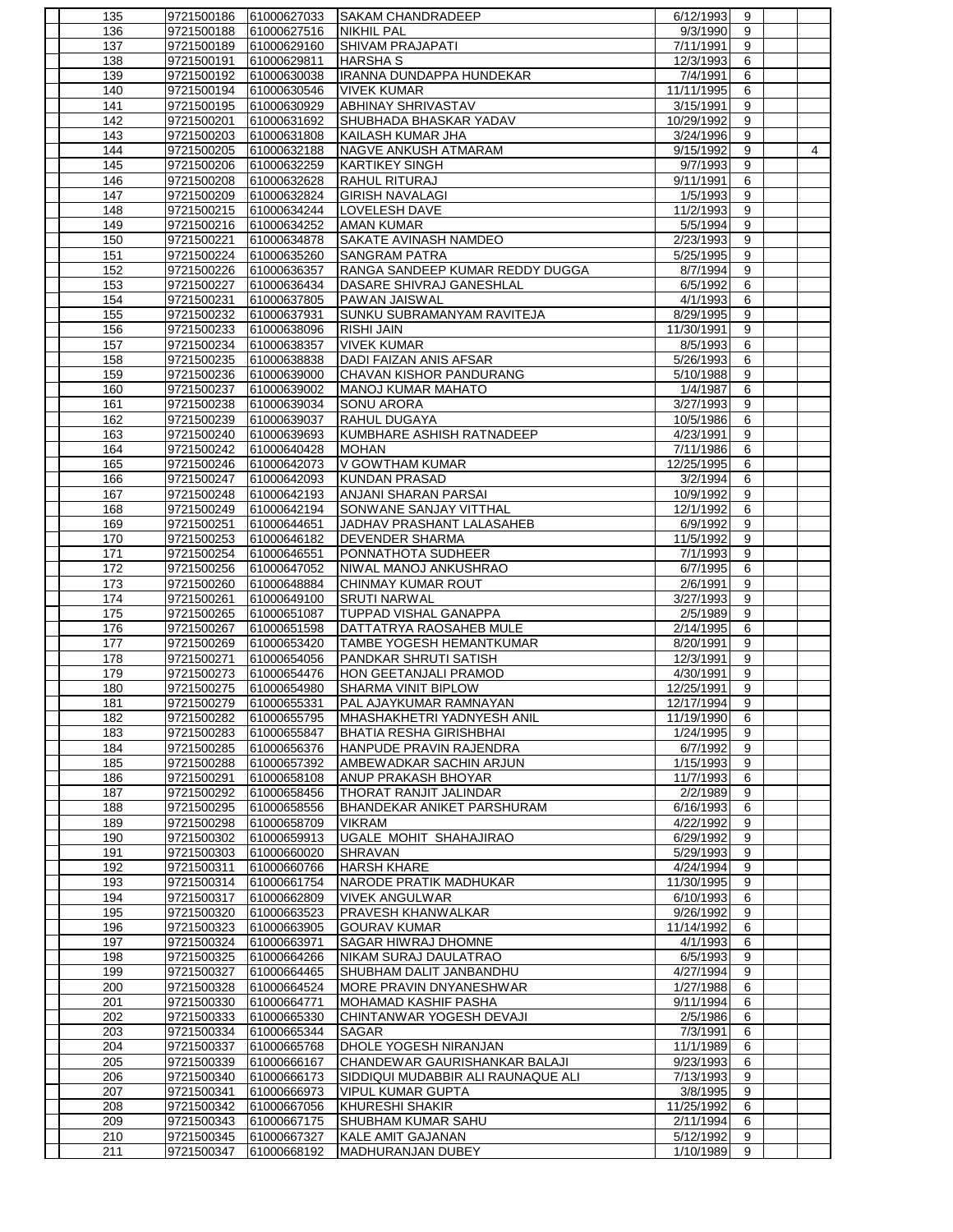| 212        | 9721500349               | 61000668591                | <b>SUJEET PATEL</b>                       | 1/5/1994             | 6              |  |
|------------|--------------------------|----------------------------|-------------------------------------------|----------------------|----------------|--|
| 213        | 9721500352               | 61000669118                | SHIVAM SHANKAR AGARWAL                    | 10/16/1994           | 9              |  |
| 214        | 9721500357               | 61000669719                | <b>MANBHAWAN SINGH</b>                    | 2/18/1993            | 6              |  |
| 215        | 9721500358               | 61000669776                | <b>SHIRKARE AKASH HARICHANDRA</b>         | 3/27/1996            | 9              |  |
| 216        | 9721500361               | 61000670266                | <b>PALASH GODANI</b>                      | 11/5/1992            | 9              |  |
| 217        | 9721500366               |                            | RANDHIR BUTE                              |                      |                |  |
|            |                          | 61000671251                |                                           | 2/14/1986            | 6              |  |
| 218        | 9721500369               | 61000672391                | RAVIKUMAR BHAIYAJI GHONMODE               | 7/29/1990            | 9              |  |
| 219        | 9721500373               | 61000672811                | <b>DEEPAK SHARMA</b>                      | 11/5/1992            | 6              |  |
| 220        | 9721500375               | 61000672963                | <b>GHODE AJAY DEVIDAS</b>                 | 10/9/1995            | 6              |  |
| 221        | 9721500379               | 61000673807                | MALKHEDE KANCHAN PRAKASH                  | 2/1/1996             | 9              |  |
| 222        | 9721500380               | 61000673950                | LADKAT VISHAL DATTATRAY                   | 6/8/1995             | 6              |  |
| 223        | 9721500381               | 61000675388                | <b>FASALE BHAGYASHRI ADINATH</b>          | 11/16/1995           | 6              |  |
| 224        | 9721500389               | 61000676946                | PATIL AVINASH NARAYAN                     | 8/28/1991            | 9              |  |
| 225        | 9721500392               | 61000677436                | <b>RAKESH KUMAR</b>                       | 11/8/1994            | 6              |  |
| 226        | 9721500396               | 61000678927                | RAMZANKHA PATHAN                          | 3/19/1993            | 9              |  |
|            |                          |                            |                                           |                      |                |  |
| 227        | 9721500397               | 61000679664                | ALAWANE LEENA BABAN                       | 2/17/1994            | $\overline{9}$ |  |
| 228        | 9721500399               | 61000679892                | MHASKE SUNIL ASHOK                        | 10/19/1990           | 6              |  |
| 229        | 9721500400               | 61000680158                | <b>VISHAL RAJPUT</b>                      | 1/7/1992             | 9              |  |
| 230        | 9721500401               | 61000680167                | <b>RAHUL</b>                              | 11/5/1993            | 9              |  |
| 231        | 9721500402               | 61000681010                | SHINGADE SACHIN RAMKRUSHNA                | 10/7/1995            | 6              |  |
| 232        | 9721500404               | 61000681958                | <b>SANJEEV KUMAR CHOUDHARY</b>            | 3/13/1993            | $\overline{9}$ |  |
| 233        | 9721500405               | 61000682977                | GAIKWAD SHUBHAM PRAKASH                   | 6/23/1995            | 6              |  |
| 234        | 9721500408               | 61000685206                | <b>ZURUNGE CHAITANYA ANKUSH</b>           | 3/14/1996            | 6              |  |
| 235        | 9721500409               | 61000685670                | <b>TADEWAR ASHISH SHANKAR</b>             | 6/18/1993            | 6              |  |
|            |                          | 61000685771                | <b>PRANAV GOEL</b>                        |                      |                |  |
| 236        | 9721500411               |                            |                                           | 4/13/1993            | 9              |  |
| 237        | 9721500412               | 61000686831                | NILESH KUMAR DWIVEDI                      | 10/1/1992            | $\overline{9}$ |  |
| 238        | 9721500414               | 61000688725                | PATIL RANJEET RAMRAO                      | 9/25/1995            | 9              |  |
| 239        | 9721500415               | 61000689068                | <b>BARKADE SWAPNIL RAMESH</b>             | 2/14/1994            | 6              |  |
| 240        | 9721500416               | 61000689201                | KANOJE PAVAN SHARAD                       | 11/8/1992            | 6              |  |
| 241        | 9721500418               | 61000689385                | <b>AVANISH KUMAR</b>                      | 2/2/1993             | 9              |  |
| 242        | 9721500421               | 61000690274                | MALPURE ABHISHEK SHASHIKANT               | 4/6/1994             | 6              |  |
| 243        | 9721500422               | 61000691379                | ABHIJEET SINDHUSAGAR DHULE                | 9/8/1993             | 6              |  |
| 244        | 9721500425               | 61000693198                | SAVITHRI NIVEDA S                         | 12/23/1994           | 9              |  |
| 245        | 9721500429               | 61000694056                | <b>ARGHA DAS</b>                          | 4/29/1992            | 9              |  |
|            |                          |                            |                                           |                      |                |  |
| 246        | 9721500431               | 61000694837                | <b>SHIVAM CHAUHAN</b>                     | 7/1/1991             | 9              |  |
| 247        | 9721500433               | 61000695270                | <b>LALIT KHANDELWAL</b>                   | 6/26/1992            | $\overline{9}$ |  |
| 248        | 9721500434               | 61000695290                | <b>RAVI KUNAL</b>                         | 6/25/1994            | 9              |  |
| 249        | 9721500435               | 61000695424                | <b>GAWAS MAHESH RAMDAS</b>                | 3/31/1992            | 9              |  |
| 250        | 9721500436               | 61000697515                | KHADAKE CHINTAMANI NAVNATH                | 9/8/1995             | 9              |  |
| 251        | 9721500438               | 61000697952                | <b>NITIN SHARMA</b>                       | 4/10/1993            | 9              |  |
| 252        | 9721500440               | 61000698829                | <b>KAUSHAL KUMAR</b>                      | 1/7/1989             | 6              |  |
| 253        | 9721500443               | 61000700169                | RAMBALAJI J                               | 12/2/1991            | 9              |  |
| 254        | 9721500445               | 61000700831                | NAIK AHARNISH MADHUKAR                    | 8/15/1995            | 6              |  |
| 255        | 9721500450               | 61000703917                | <b>LANDE PRIYA ARUN</b>                   | 5/11/1993            | 9              |  |
|            |                          |                            |                                           |                      |                |  |
| 256        | 9721500452               | 61000704387                | MANGESH KENJALE                           | 7/29/1993            | 9              |  |
| 257        | 9721500458               | 61000705999                | <b>YASHWANT SARAN</b>                     | 5/10/1994            | 9              |  |
| 258        | 9721500459               | 61000706174                | <b>IKHUSHWANT SARAN</b>                   | 9/8/1992             | $\mathsf{Q}$   |  |
| 259        | 9721500461               | 61000706303                | MUGALE RAM MANOHAR                        | 6/2/1990             | 9              |  |
| 260        | 9721500462               | 61000706526                | PATIL SHIVAM DEELIP                       | 2/17/1992            | 6              |  |
| 261        | 9721500464               | 61000707601                | <b>DEOKAR AMIT DILIP</b>                  | 7/14/1991            | 9              |  |
| 262        | 9721500465               | 61000707749                | <b>BAGAL RAHUL NARAYAN</b>                | 5/1/1991             | 9              |  |
| 263        | 9721500466               | 61000708018                | MUTAHIR AHEMAD SIRGAPURE                  | 1/11/1995            | 9              |  |
| 264        | 9721500467               | 61000708227                | SAYED AADIL SAYED MISBAHUL ABEDIN         | 1/18/1993            | 9              |  |
|            |                          |                            |                                           |                      |                |  |
| 265        | 9721500468               | 61000708233                | VYAW AHARE ASHWINI SUBHASH                | 6/10/1990            | 6              |  |
| 266        | 9721500471               | 61000708840                | SHITAL DAMODHAR RATHOD                    | 6/12/1995            | 6              |  |
| 267        | 9721500472               | 61000708902                | SYED ADNAN SYED MISBHAULABEDIN            | 2/10/1995            | 9              |  |
| 268        | 9721500474               | 61000708965                | <b>BABALU KUMAR</b>                       | 5/7/1992             | 6              |  |
| 269        | 9721500477               | 61000709344                | NILMANI KUMAR                             | 5/16/1991            | 6              |  |
| 270        | 9721500478               | 61000710953                | DANI RUCHA PRAKASH                        | 6/20/1991            | 9              |  |
| 271        | 9721500479               | 61000711935                | HAJARE MANISH BANDUJI                     | 10/26/1989           | 6              |  |
| 272        | 9721500480               | 61000712249                | AJIT MANSING GANGTIRE                     | 8/9/1995             | 6              |  |
| 273        | 9721500485               | 61000714675                | <b>GAURAV KUMAR</b>                       | 3/4/1992             | 9              |  |
| 274        | 9721500486               | 61000714915                | <b>RAHUL</b>                              | 7/24/1993            | 9              |  |
| 275        | 9721500488               | 61000715523                | DEHADRAY SAURABH RAVINDRA                 | 8/14/1992            | 6              |  |
|            |                          |                            |                                           |                      |                |  |
| 276        | 9721500489               | 61000715691                | AMBEKAR ABHIJEET ARUN                     | 11/21/1992           | 6              |  |
| 277        | 9721500490               | 61000715781                | PATIL VIVEK PRABHAKAR                     | 4/22/1992            | 9              |  |
| 278        | 9721500492               | 61000717481                | BIRAJDAR VISHAL SAHEBRAO                  | 6/15/1989            | 9              |  |
| 279        | 9721500494               | 61000718554                | RAHUL DHANAJIRAO                          | 7/31/1991            | 9              |  |
| 280        | 9721500495               | 61000718718                | RAJENDRA SINGH GURJAR                     | 7/6/1994             | 6              |  |
| 281        | 9721500496               | 61000719038                | SARVADNYE ABHIJIT MARUTIRAO               | 10/29/1995           | 9              |  |
| 282        | 9721500498               | 61000719211                | <b>RITU RAJ KUMAR</b>                     | 3/25/1994            | 9              |  |
| 283        |                          |                            |                                           |                      | 6              |  |
|            |                          |                            |                                           |                      |                |  |
|            | 9721500500               | 61000719400                | SANDEL PRASHANT SHYAM                     | 10/26/1990           |                |  |
| 284        | 9721500501               | 61000719451                | DAHIHANDE MAYUR RAMAPPA                   | 8/25/1992            | 9              |  |
| 285        | 9721500504               | 61000720632                | <b>AKASH MAHAJAN</b>                      | 9/3/1991             | 9              |  |
| 286        | 9721500505               | 61000720669                | <b>BONDE DEEPAK BHASKAR</b>               | 7/11/1993            | 6              |  |
| 287<br>288 | 9721500507<br>9721500510 | 61000721023<br>61000721240 | MIR SUHAIL AHMAD<br><b>DEEKSHA TIWARI</b> | 6/3/1992<br>1/1/1995 | 9<br>9         |  |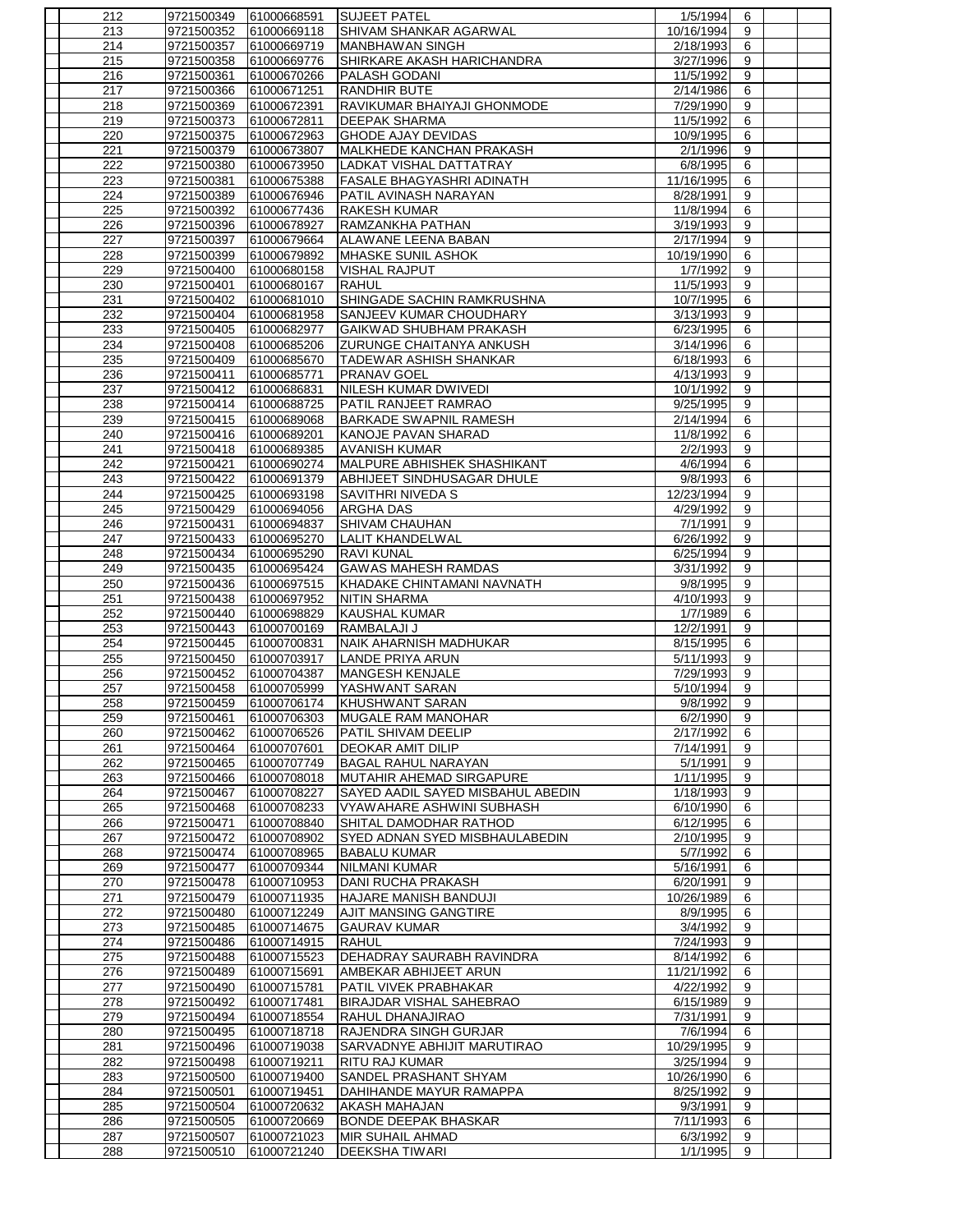| 289        | 9721500512               | 61000721624                | GORTYAL SHUBHAM HANMANT                      | 5/3/1994              | 9              |   |
|------------|--------------------------|----------------------------|----------------------------------------------|-----------------------|----------------|---|
| 290        | 9721500514               | 61000721897                | <b>RAVI SHANKAR KUMAR</b>                    | 12/30/1991            | 6              |   |
| 291        | 9721500515               | 61000722406                | <b>SEVAKRAM NAKADE</b>                       | 1/5/1993              | 6              |   |
| 292        | 9721500517               | 61000723593                | <b>BARVAKAR AMIT BALASO</b>                  | 8/15/1994             | 6              |   |
| 293        | 9721500518               | 61000723675                | <b>PRAKASH</b>                               | 12/29/1993            | 9              |   |
| 294        | 9721500520               | 61000723696                | NAGOSE MANGESH TARACHAND                     | 7/12/1988             | 6              |   |
| 295        | 9721500523               | 61000724392                | <b>GITTE SHITAL BHAGAWAN</b>                 | 6/20/1993             | 6              |   |
| 296        | 9721500527               | 61000725396                | NITIN YADAV                                  | 7/16/1991             | 9              |   |
| 297        | 9721500529               | 61000726019                | KOTWAD PAWAN MADHUKAR                        | 3/30/1991             | 6              |   |
| 298        | 9721500532               | 61000726886                | <b>ARVIND</b>                                | 10/1/1992             | 9              |   |
| 299        | 9721500534               | 61000727450                | <b>ISAPURE ARUN KAILASHAPPA</b>              | 8/9/1992              | 9              |   |
| 300        | 9721500535               | 61000728075                | <b>SONAM BAJPAI</b>                          | 12/25/1991            | 9              |   |
| 301        | 9721500536               | 61000728105                | <b>SAGAR SONI</b>                            | 7/10/1994             | 6              |   |
| 302        | 9721500537               | 61000728779                | <b>SIDDHANT</b>                              | 1/26/1994             | 9              |   |
| 303        | 9721500539               | 61000729937                | <b>BABITA GAUR</b>                           | 11/2/1993             | 9              |   |
| 304        | 9721500541               | 61000731465                | <b>BADHE ANIKET SOPAN</b>                    | 10/20/1992            | 6              |   |
| 305        | 9721500543               | 61000731896                | <b>ROHIT SINGH</b>                           | 3/27/1996             | 6              |   |
| 306        | 9721500544               | 61000732079                | ROHIT FAUZDAR                                | 12/2/1992             | 9              |   |
| 307        | 9721500549               | 61000733763                | CHAUDHARI BHAGAWAN DHARMARAJ                 | 3/7/1994              | 6              |   |
|            |                          |                            |                                              |                       |                |   |
| 308        | 9721500554               | 61000734288                | <b>BHAGAT PRIYANK GHANSHYAM</b>              | 7/14/1994             | 9              |   |
| 309        | 9721500556               | 61000734541                | PRADEEP KUMAR                                | 4/12/1995             | 6              |   |
| 310        | 9721500558               | 61000734991                | MADANKAR SACHIN MANOHARRAO                   | 1/22/1992             | 6              |   |
| 311        | 9721500559               | 61000735008                | <b>SUMIT KAPOOR</b>                          | 6/7/1989              | 9              |   |
| 312        | 9721500561               | 61000735277                | BHAWARE VISHAL SHESHRAO                      | 4/15/1995             | 9              |   |
| 313        | 9721500564               | 61000736103                | <b>KRISHAN DADHICH</b>                       | 10/24/1994            | 9              |   |
| 314        | 9721500566               | 61000736472                | <b>AYUSH SRIVASTAVA</b>                      | 7/29/1991             | $\overline{9}$ |   |
| 315        | 9721500567               | 61000736538                | SOMVANSHI TUSHAR RAMESH                      | 4/11/1995             | 6              |   |
| 316        | 9721500568               | 61000736760                | <b>NIKAM RUTUJA SUDAM</b>                    | 6/23/1995             | 9              |   |
| 317        | 9721500572               | 61000737726                | SAINATH ANANTA MOKASHI                       | 1/26/1986             | 6              |   |
| 318        | 9721500573               | 61000738407                | <b>PATEL SHREYAS ANIL</b>                    | 4/16/1990             | 9              |   |
| 319        | 9721500574               | 61000738700                | SHIVAM DUBEY                                 | 9/30/1991             | $\overline{9}$ |   |
| 320        | 9721500575               | 61000738703                | <b>GAURAV KUMAR</b>                          | 12/29/1993            | 6              |   |
| 321        | 9721500579               | 61000741455                | <b>SREYASH SHARMA</b>                        | 12/25/1994            | 9              |   |
| 322        | 9721500580               | 61000741549                | <b>ANKUR S DASS</b>                          | 8/2/1992              | 9              |   |
| 323        | 9721500582               | 61000742260                | CHOUDHARI ANJALI PRAKASH                     | 6/30/1995             | 6              |   |
| 324        | 9721500583               | 61000742358                | <b>VIKASH KUMAR</b>                          | 1/1/1996              | 9              |   |
| 325        | 9721500586               | 61000742884                | CHANDEKAR SWAKSHI KAILAS                     | 9/20/1995             | 9              |   |
| 326        | 9721500588               | 61000743839                | MIRZA BASHAR NAWAZ BAIG MUSTAFA BAIG         | 12/11/1992            | 9              |   |
| 327        | 9721500589               | 61000744139                | RAMTEKE VISHAL SIDHARTH                      | 10/4/1992             | 9              |   |
| 328        | 9721500592               | 61000745149                | <b>SUBHASH SAXENA</b>                        | 8/26/1993             | 6              |   |
| 329        | 9721500593               | 61000745260                | <b>RASHMI LATA</b>                           | 8/25/1994             | 6              |   |
| 330        | 9721500596               | 61000747295                | DESHMUKH PRAJYOT PRAVIN                      | 9/15/1994             | 9              |   |
| 331        | 9721500598               | 61000748085                | <b>SUSHANT KUMAR</b>                         | 8/13/1995             | 9              |   |
| 332        | 9721500600               | 61000748319                | PARDESHI DURGESH GULABSING                   | 1/4/1989              | 6              |   |
| 333        | 9721500602               | 61000749021                | <b>GAURAV</b>                                | 7/20/1993             | 6              |   |
| 334        | 9721500605               | 61000750275                | <b>NITIN</b>                                 | 12/22/1990            | 9              |   |
| 335        | 9721500606               | 61000750320                | <b>SANKALP ROY</b>                           | 9/8/1990              | 9              |   |
|            |                          | 61000751027                | <b>BAGDE MINAKSHI HEMRAJKUNDLIK</b>          | 12/10/1991            |                |   |
| 336        | 9721500607               |                            |                                              |                       | 9              |   |
| 337        | 9721500608               | 61000751623                | <b>BRIJESH RAIKWAR</b>                       | 2/9/1989              | 6              |   |
| 338        | 9721500609               | 61000751818                | <b>VIKAS RANJAN</b>                          | 12/3/1995             | 6              |   |
| 339        | 9721500610               | 61000752261                | GAJARMAL SWAPNIL JITENDRA                    | 5/19/1992             | 9              |   |
| 340        | 9721500612               | 61000752635                | SAWANT TUSHAR TANAJI                         | 1/20/1996             | 9              |   |
| 341        | 9721500613               | 61000752642                | SONAWANE AMOL BHASKAR                        | 7/23/1992             | 6              |   |
| 342        | 9721500614               | 61000752676                | JADHAVAR ROHINI RAMESH                       | 5/2/1995              | 6              |   |
| 343        | 9721500615               | 61000753039                | SAUDAGARE SURAJ JALANDAR                     | 2/21/1993             | 6              |   |
| 344        |                          |                            | PATIL HARSHAL MOHAN                          |                       |                |   |
| 345        | 9721500620               | 61000754103                |                                              | 8/17/1990             | 9              |   |
|            | 9721500623               | 61000755716                | ANUP AVINASH SHAH                            | 1/11/1995             | 9              |   |
| 346        | 9721500625               | 61000756602                | <b>BISWANATH MANDAL</b>                      | 1/26/1996             | 6              |   |
| 347        | 9721500626               | 61000756631                | BORKAR SHRIRANG DAYANAND                     | 5/26/1992             | 6              |   |
| 348        | 9721500627               | 61000756797                | DHIRAJ KUMAR PADHI                           | 5/22/1992             | 9              |   |
| 349        | 9721500628               | 61000756983                | MULLAGIRI HEMANTH                            | 2/6/1994              | 9              |   |
| 350        | 9721500631               | 61000757684                | SOUMYA PATTANAYAK                            | 5/30/1994             | 9              |   |
| 351        | 9721500632               | 61000757758                | PHUKE AMRUTA PRAMODRAO                       | 12/6/1994             | 6              | 4 |
| 352        | 9721500633               | 61000757814                | KONDURU GOVARDHAN RAJU                       | 8/9/1996              | 9              |   |
| 353        | 9721500634               | 61000758018                | <b>VISHAL KUMAWAT</b>                        | 3/8/1995              | 6              |   |
| 354        | 9721500637               | 61000758130                | AMBUJ YADAV                                  | 7/2/1996              | 6              |   |
| 355        | 9721500638               | 61000758131                | <b>FATIMA ZEHRA</b>                          | 1/30/1994             | 9              |   |
| 356        | 9721500640               | 61000758522                | TIWARI AMIT RAMLOCHAN                        | 9/14/1992             | 9              |   |
| 357        | 9721500641               | 61000758650                | <b>VICTOR BAISHYA</b>                        | 12/14/1993            | 9              |   |
| 358        | 9721500642               | 61000758890                | KHATMODE NAMDEV BALASAHEB                    | 6/22/1995             | 9              |   |
| 359        | 9721500644               | 61000759504                | KATURE SANDIP BAJARANG                       | 11/25/1994            | 6              |   |
| 360        | 9721500646               | 61000759954                | PAWAR PRACHI SANJAY                          | 8/1/1993              | 9              |   |
| 361        | 9721500647               | 61000760413                | KALE DNYANESH PRADIP                         | 2/11/1990             | 9              |   |
| 362        |                          |                            |                                              | 7/12/1998             | 9              |   |
|            | 9721500649               | 61000761112                | PAVNESHSINGH YADAV                           |                       |                |   |
| 363        | 9721500650               | 61000761402                | <b>VIPUL SHARMA</b>                          | 12/2/1995             | 6              |   |
| 364<br>365 | 9721500651<br>9721500652 | 61000761591<br>61000761604 | JANWADE SWAPNIL RAM<br><b>ASHUTOSH TYAGI</b> | 8/6/1989<br>4/10/1990 | 6<br>9         |   |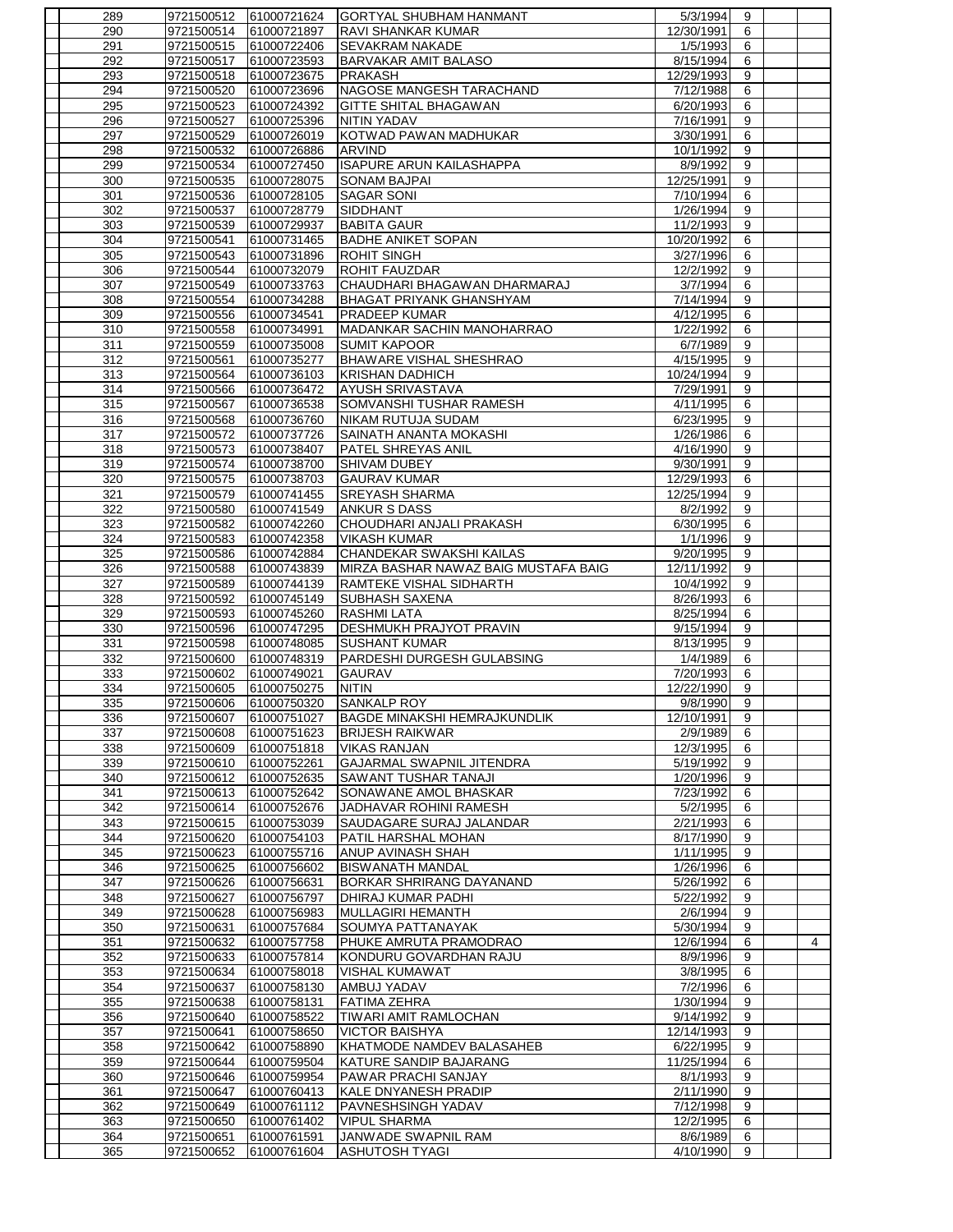| 366        | 9721500653               | 61000761608                | <b>RATHOD LALIT VASANTRAO</b>                   | 10/16/1989             | 9              |                |
|------------|--------------------------|----------------------------|-------------------------------------------------|------------------------|----------------|----------------|
| 367        | 9721500654               | 61000761721                | <b>RAJESH</b>                                   | 3/15/1992              | 6              |                |
| 368        | 9721500655               | 61000762211                | DOKE SAGAR VASANT                               | 11/9/1994              | 9              |                |
| 369        | 9721500657               | 61000762353                | JAGTAP ASHISH JAYKANT                           | 5/11/1993              | 6              |                |
| 370        | 9721500658               | 61000762406                | PRASHANT RANJAN MALVIYA                         | 6/26/1993              | 9              |                |
| 371        | 9721500660               | 61000763141                | BARBOLE MAHESH PANDURANG                        | 5/31/1994              | 9              |                |
| 372        | 9721500662               | 61000763436                | MALLIKARJUN GULGANNAVAR                         | 5/20/1991              | 9              |                |
| 373        | 9721500663               | 61000763556                | KADAM PRANAV PRAMOD                             | 5/5/1994               | 6              |                |
| 374        | 9721500666               | 61000763743                | <b>MOHAMMED FAIZAN</b>                          | 7/31/1992              | 9              |                |
| 375        | 9721500667               | 61000763922                | <b>ASHWINE KUMAR</b>                            | 12/19/1989             | 6              | $\overline{4}$ |
| 376        | 9721500673               | 61000765848                | <b>VIVEK LOHARUKA</b>                           | 9/1/1995               | 9              |                |
| 377        | 9721500674               | 61000766033                | <b>VISHAL ARUN</b>                              | 11/11/1991             | 9              |                |
| 378        | 9721500675               | 61000766233                | GITTE SAMADHAN BHAGAVANRAO                      | 5/5/1995               | 6              |                |
| 379        | 9721500676               | 61000766338                | <b>RINKI KUMARI</b>                             | 2/2/1993               | 9              |                |
| 380        | 9721500677               | 61000766639                | MISAL SWAPNIL SURENDRA                          | 3/8/1991               | 9              |                |
| 381        | 9721500678               | 61000767006                | <b>SREE NARAYANAN MENON N</b>                   | 8/25/1990              | $\overline{9}$ |                |
| 382        | 9721500681               | 61000767759                | SURYARAO ROHIT SUBHASH                          | 5/9/1990               | 9              |                |
| 383        | 9721500684               | 61000768299                | GONUGADE MUKUND TUKARAM                         | 7/1/1993               | 9              |                |
| 384        | 9721500685               | 61000768687                | <b>SUJIT PAL</b>                                | 10/4/1990              | 6              |                |
| 385        | 9721500688               | 61000769370                | QUAZI SYED HAMEEDUDDIN                          | 10/9/1995              | 9              |                |
| 386        | 9721500690               | 61000769407                | <b>GADIYA MONISH ANIL</b>                       | 12/24/1994             | $\overline{9}$ |                |
| 387        | 9721500691               | 61000769976                | <b>ROHIT KUMAR</b>                              | 2/12/1994              | 9              |                |
| 388        | 9721500692               | 61000770033                | THAKARE BHUPENDRA MADHUKAR                      | 5/31/1991              | 9              |                |
| 389        | 9721500693               | 61000770200                | PAWAR SAMADHAN DAMU                             | 5/29/1992              | 6              |                |
| 390        | 9721500697               | 61000770831                | LADKAT CHANDRASHEKHAR DATTATRAY                 | 9/14/1994              | 6              |                |
| 391        | 9721500698               | 61000770958                | SHAIKH MOHAMMAD AZEEM JAVED                     | 3/21/1991              | 9              |                |
| 392        | 9721500699               | 61000771313                | DARAWADE VIDHYA DATTATRAYA                      | 3/6/1995               | 6              |                |
| 393        | 9721500701               | 61000771660                | CHAVHAN SACHIN ROHIDAS                          | 8/1/1990               | 9              |                |
| 394        | 9721500702               | 61000771726                | SHINDE VIJAY                                    | 4/18/1993              | 9              |                |
| 395        | 9721500703               | 61000771748                | PULGAMKAR CHETAN BALKRUSHNA                     | 6/14/1993              | 6              | 5              |
| 396        | 9721500705               | 61000772721                | DAMKE PRAMOD CHAKRAVARTI                        | 9/6/1993               | 9              |                |
| 397        | 9721500706               | 61000773299                | S POOLOGA PANDIAN                               | 12/2/1995              | 6              |                |
| 398        | 9721500707               | 61000773370                | PATIL KALPESH VIJAY                             | 12/9/1994              | 6              |                |
| 399        | 9721500708               | 61000773508                | SHIKHA BORDOLOI                                 | 3/16/1994              | 9              |                |
| 400        | 9721500709               | 61000773610                | <b>TARUN DHUWARE</b>                            | 10/20/1990             | 6              |                |
| 401        | 9721500711               | 61000774361                | ANKITA VIJAY THAKUR                             | 5/18/1994              | 6              |                |
| 402        | 9721500712               | 61000774406                | <b>ASHISH KUMAR</b>                             | 7/4/1992               | 9              |                |
| 403        | 9721500713               | 61000774755                | <b>BABAR MUZAFAR KHAN</b>                       | 9/18/1994              | 9              |                |
| 404        | 9721500716               | 61000775790                | CHAVAN ANAND SHAMRAO                            | 11/18/1992             | 6              |                |
| 405        | 9721500719               | 61000776173                | YOGESH SINGHAL                                  | 1/28/1995              | 9              |                |
| 406        | 9721500722               | 61000776251                | ARMAL CHETAN BALIRAM                            | 9/13/1994              | 6              |                |
| 407        | 9721500723               | 61000776689                | RAHANGDALE NITIN DHANESHKUMAR                   | 8/12/1992              | 6              |                |
| 408        | 9721500724               | 61000777062                | KHOT GANESH BAJIRAO                             | 6/11/1995              | 9              |                |
| 409        | 9721500726               | 61000777757                | PAWAR SWAPNIL MADHUKAR                          | 6/14/1993              | 9              |                |
| 410        | 9721500727               | 61000778132                | PATIL SNEHAL MADHUKAR                           | 12/14/1994             | 9              |                |
| 411        | 9721500728               | 61000778170                | <b>GAURAV RANGARI</b>                           | 11/22/1992             | 9              |                |
| 412        | 9721500730               | 61000778531                | <b>BHAWAR VISHAL KISHANRAO</b>                  | 9/2/1994               | 9              |                |
| 413        | 9721500731               | 61000778782                | <b>ANURAG TRIPATHI</b>                          | 8/5/1992               | 9              |                |
| 414        | 9721500734               | 61000778903                | <b>RAJEEV RANJAN</b>                            | 7/10/1994              | 9              |                |
| 415        | 9721500735               | 61000779168                | MAHULE BHAVANABAI MEGHNATH                      | 6/26/1994              | 9              |                |
| 416        | 9721500736               | 61000779401                | LAHANE ASHWINI SANTOSHRAO                       | 12/17/1991             | 9              |                |
| 417        | 9721500737               | 61000779666                | <b>MERIN SEBASTIAN</b>                          | 3/24/1994              | 9              |                |
| 418        | 9721500739               | 61000779985                | <b>KAVITI HARSHA</b>                            | 2/2/1993               | 6              |                |
| 419        | 9721500740               | 61000780116                | SACHIN KASHINATH BHIOGADE                       | 2/19/1993              | 6              |                |
| 420        | 9721500742               | 61000780625<br>61000780773 | <b>NANDINI SINGH</b>                            | 1/17/1996<br>4/20/1991 | 9              |                |
| 421        | 9721500743               |                            | <b>GAJENDER KUMAR</b>                           |                        | 9              |                |
| 422        | 9721500747               | 61000782097                | ABHAY RAJ                                       | 6/6/1994<br>7/1/1994   | 6              |                |
| 423<br>424 | 9721500748<br>9721500749 | 61000782322<br>61000782672 | SHREYASH RAJESH BRAHMANKAR<br>PRABHAKAR BARDHAN | 10/11/1989             | 9<br>6         |                |
| 425        | 9721500750               | 61000782753                | CHASKAR VINAYAK DILIP                           | 10/19/1995             | 9              |                |
| 426        | 9721500751               | 61000783207                | <b>JAGDISH PRAKASH PATIL</b>                    | 8/1/1993               | 6              |                |
| 427        | 9721500752               | 61000783216                | <b>ANUPRIYA</b>                                 | 5/17/1992              | 6              |                |
| 428        | 9721500754               | 61000783554                | <b>VINEETHA V L</b>                             | 12/4/1991              | 6              |                |
| 429        | 9721500756               | 61000784058                | <b>ASHWINI SANJAY UGALE</b>                     | 4/4/1995               | 6              |                |
| 430        | 9721500757               | 61000784335                | VIBHUTE BALAJI DNYANDEV                         | 11/18/1993             | 9              |                |
| 431        | 9721500758               | 61000785070                | <b>RAHUL PRAKASH YEDAGE</b>                     | 6/1/1990               | 6              |                |
| 432        | 9721500759               | 61000785354                | KULKARNI SHRUTI VINOD                           | 4/12/1996              | 9              |                |
| 433        | 9721500760               | 61000785437                | JADHAV KOMAL BALASO                             | 11/23/1993             | 9              |                |
| 434        | 9721500763               | 61000785769                | <b>VIVEK KUMAR DUBEY</b>                        | 11/4/1991              | 9              |                |
| 435        | 9721500764               | 61000786020                | RANNAWARE SURAJ GOVINDRAO                       | 11/11/1992             | 9              |                |
| 436        | 9721500767               | 61000786736                | RAHUL SURESH BETAWAR                            | 12/12/1990             | 9              |                |
| 437        | 9721500770               | 61000787827                | KAWALE MOHIT MADHUKAR                           | 1/26/1995              | 6              |                |
| 438        | 9721500771               | 61000787835                | TAMGADGE VISHRUT KHUSHAL                        | 11/29/1992             | 9              |                |
| 439        | 9721500773               | 61000787962                | ABHIJIT ARVIND CHANDEKAR                        | 10/6/1992              | 9              |                |
| 440        | 9721500776               | 61000788051                | PATIL SANDIP BANSILAL                           | 8/16/1992              | 6              |                |
| 441        | 9721500779               | 61000788483                | <b>SHASHIKANT MANI</b>                          | 3/5/1993               | 6              |                |
| 442        | 9721500780               | 61000788581                | MEHDI QAISAR ZAIGAMRAZA                         | 7/27/1994              | 9              |                |
|            |                          |                            |                                                 |                        |                |                |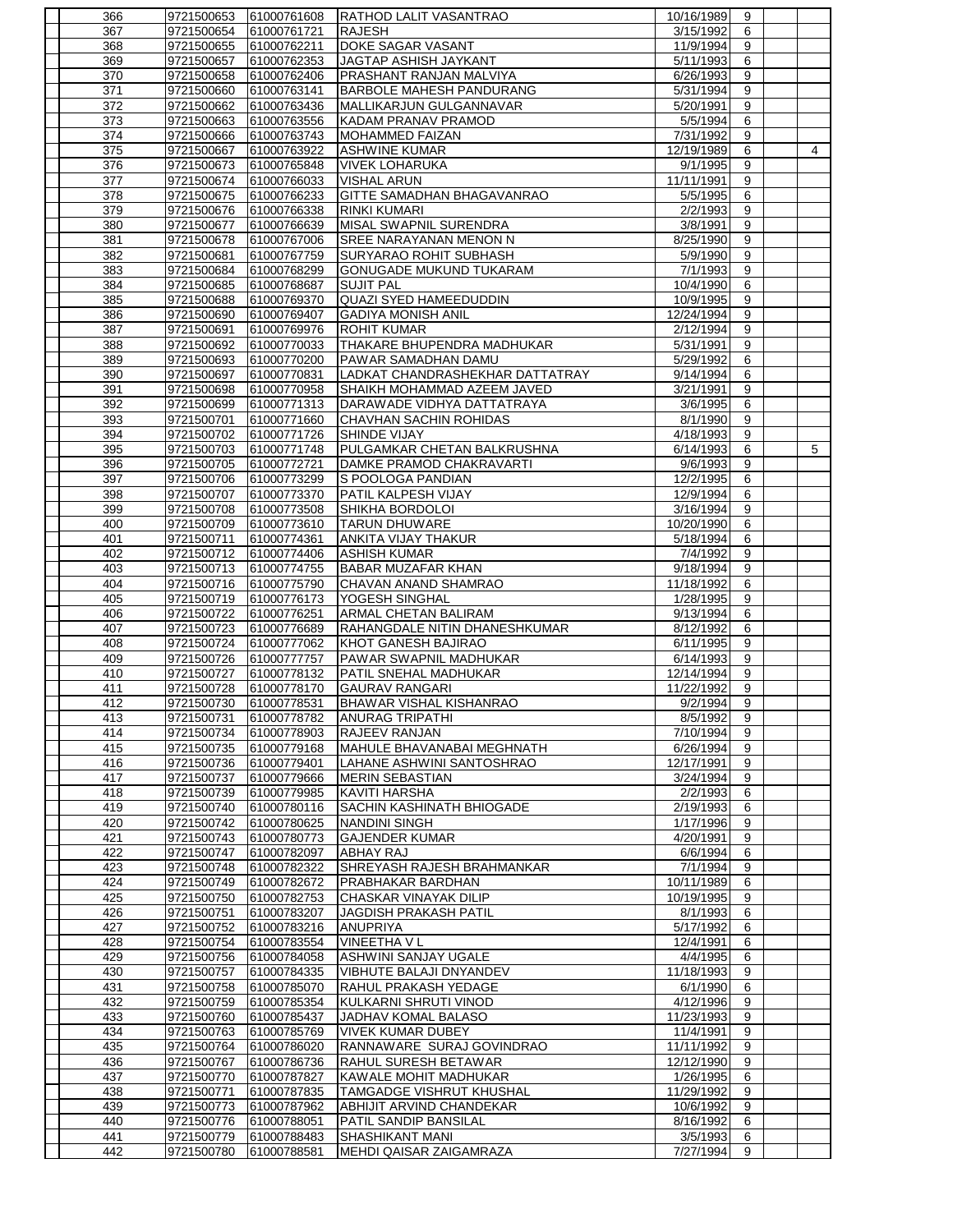| 443        | 9721500790 | 61000789893                | <b>RAMESH BABU</b>                     | 6/10/1992  | 6              |  |
|------------|------------|----------------------------|----------------------------------------|------------|----------------|--|
| 444        | 9721500792 | 61000790088                | RAVISH CHANDRA GUPTA                   | 4/15/1990  | 6              |  |
| 445        | 9721500793 | 61000790089                | <b>DEEPAK GUPTA</b>                    | 11/24/1993 | 9              |  |
| 446        | 9721500796 | 61000790746                | <b>ARITRA BISWAS</b>                   | 3/23/1992  | 9              |  |
| 447        | 9721500798 | 61000790914                | PATIL SHRIDHAR MARUTI                  | 5/9/1991   | 6              |  |
| 448        | 9721500801 | 61000791626                | PURI SHRINIWAS VITTHAL                 | 11/24/1994 | 9              |  |
| 449        | 9721500805 | 61000791933                | DAITHANKAR YOGESH KAMLAKAR             | 1/2/1995   | 9              |  |
| 450        | 9721500807 | 61000792340                | KHAN SHAHRUKH KHAN                     | 9/22/1994  | 9              |  |
| 451        | 9721500809 | 61000792912                | PANCHBHUTE DHANASHRI MANGESH           | 9/21/1993  | 6              |  |
| 452        | 9721500811 | 61000793164                | BHAGERIYA ANKUR SATYAPRAKASH           | 7/3/1992   | 9              |  |
| 453        | 9721500812 | 61000793182                | DHAKANE VIJAYKUMAR NAVANATH            | 10/17/1991 | 6              |  |
| 454        | 9721500814 | 61000793869                | HUNKAR AKSHAY NIRANJAN                 | 5/17/1991  | 9              |  |
| 455        | 9721500815 | 61000794144                | MANGLA PURANLAL RAHANGDALE             | 12/6/1995  | 6              |  |
| 456        | 9721500820 | 61000795021                | CHUTE DARSHANA GAJANANRAO              | 6/25/1994  | 6              |  |
| 457        | 9721500823 | 61000795566                | <b>EMIN MARIA</b>                      | 12/24/1993 | 6              |  |
| 458        | 9721500824 | 61000795867                | VAIBHAV GOPAL JOSHI                    | 4/25/1995  | $\overline{9}$ |  |
| 459        | 9721500829 | 61000797055                | <b>HABIB UR RAHMAN</b>                 | 2/5/1992   | 9              |  |
| 460        | 9721500830 | 61000797218                | RUTUPARNA ACHARYA                      | 6/26/1992  | 9              |  |
| 461        | 9721500832 | 61000798242                | <b>NEHA KISHOR NIWATE</b>              | 5/2/1996   | 9              |  |
|            |            |                            |                                        |            | 9              |  |
| 462<br>463 | 9721500840 | 61000799340<br>61000799585 | AGAWANE SHRADDHA MAHADEO               | 12/23/1993 | $\overline{9}$ |  |
|            | 9721500841 |                            | PATIL JAGADISH HEMKANT                 | 10/9/1989  |                |  |
| 464        | 9721500843 | 61000799869                | DHOTE UJWAL SHEKHAR                    | 1/25/1991  | 6              |  |
| 465        | 9721500844 | 61000799970                | <b>DESHMUKH ROHIT RAMDAS</b>           | 8/2/1994   | 9              |  |
| 466        | 9721500846 | 61000800396                | <b>ANKIT KHARI</b>                     | 11/21/1991 | 6              |  |
| 467        | 9721500847 | 61000800785                | PARAMANE SUJEET MANOHAR                | 10/27/1995 | 9              |  |
| 468        | 9721500849 | 61000801288                | <b>GANGURDE PARESH SANJAY</b>          | 3/18/1995  | $\overline{9}$ |  |
| 469        | 9721500854 | 61000803377                | POL ADITYA NARENDRA                    | 5/13/1994  | 9              |  |
| 470        | 9721500855 | 61000803801                | KAPARE ADITYA PRAMODRAO                | 10/4/1991  | 6              |  |
| 471        | 9721500857 | 61000804355                | <b>SYED ZUBAIR</b>                     | 10/3/1993  | 9              |  |
| 472        | 9721500860 | 61000804588                | KHETAWAT BALU BHIVADU                  | 6/26/1993  | 6              |  |
| 473        | 9721500861 | 61000804667                | <b>MOHAMMAD RAVISH</b>                 | 7/10/1990  | 6              |  |
| 474        | 9721500862 | 61000805016                | <b>KUNDAN KISHOR</b>                   | 7/21/1991  | 6              |  |
| 475        | 9721500864 | 61000805466                | SHAILESH KUMAR YADAV                   | 8/20/1996  | 6              |  |
| 476        | 9721500866 | 61000805511                | PRITHUDYUTI CHAKRABORTY                | 11/23/1989 | 9              |  |
| 477        | 9721500867 | 61000805625                | <b>AHIRRAO JAYESH GULABRAO</b>         | 11/29/1992 | 9              |  |
| 478        | 9721500868 | 61000805674                | <b>MANORANJAN KUMAR</b>                | 2/6/1995   | 6              |  |
| 479        | 9721500869 | 61000805694                | KOKADWAR NILESH NITIN                  | 8/30/1996  | 9              |  |
| 480        | 9721500870 | 61000805740                | <b>TRIDIB PAL</b>                      | 4/21/1994  | 9              |  |
| 481        | 9721500872 | 61000806545                | <b>NANDAN KANT</b>                     | 1/9/1994   | 6              |  |
| 482        | 9721500874 | 61000807078                | AKASH GANGADHAR GUNJAL                 | 5/29/1994  | 6              |  |
| 483        | 9721500875 | 61000807407                | ARIVALAGAN                             | 8/30/1991  | 6              |  |
| 484        | 9721500880 | 61000808107                | SALUNKHE DHARMENDRA JAGANNATH          | 5/12/1995  | 9              |  |
| 485        | 9721500882 | 61000808506                | <b>BHAMARE VIRENDRA SADASHIV</b>       | 6/12/1992  | 9              |  |
| 486        | 9721500883 | 61000808701                | SONAWANE KIRTI PRALHAD                 | 11/21/1994 | 9              |  |
| 487        | 9721500884 | 61000808848                | KHARMATE SUHAS BALASAHEB               | 6/21/1992  | 6              |  |
| 488        | 9721500887 | 61000810230                | <b>PRAJAKTA THAKUR</b>                 | 9/13/1992  | 9              |  |
| 489        | 9721500889 | 61000810997                | <b>TAWARE PRATIK BHAGAWAN</b>          | 6/10/1992  | 9              |  |
| 490        | 9721500891 | 61000811317                | SAPKAL AJAY SHAMRAO                    | 7/2/1995   | 9              |  |
| 491        | 9721500892 | 61000812103                | PATWA DINESHKUMAR PREMKUMAR            | 6/25/1991  | 9              |  |
| 492        | 9721500896 | 61000813185                | WADAKAR RANAJIT MARUTI                 | 8/5/1989   | 6              |  |
| 493        | 9721500897 | 61000813205                | <b>KALE SHUBHAM VISHWAS</b>            | 1/11/1994  | 6              |  |
| 494        | 9721500904 | 61000814215                | NALAWADE PRASHANT MOHAN                | 7/14/1991  | 9              |  |
| 495        | 9721500906 | 61000814351                | RANE PRASHANT TIKARAM                  | 5/25/1991  | 6              |  |
| 496        | 9721500907 | 61000814374                | MOHTURE NAKUL DNYANESHWAR              | 8/7/1993   | 6              |  |
| 497        | 9721500914 | 61000816023                | ZOPE MANISH PRAMOD                     | 6/27/1990  | 9              |  |
| 498        | 9721500916 | 61000816321                | <b>ANCHAL GOSWAMI</b>                  | 2/13/1990  | 9              |  |
| 499        | 9721500919 | 61000816705                | CHOUDHARI UMESH SATYANARAYAN           | 6/18/1993  | 9              |  |
| 500        | 9721500922 | 61000817885                | PARDESHI SAYALI HANUMANSINGH           | 2/6/1995   | 9              |  |
| 501        | 9721500923 | 61000818151                | AKASH SHRIDHARRAO JADHAV               | 4/18/1993  | 9              |  |
| 502        | 9721500924 | 61000818445                | <b>ABHISHEK HALDAR</b>                 | 6/11/1991  | 9              |  |
| 503        | 9721500930 | 61000819104                | <b>RUPALI</b>                          | 3/20/1990  | 9              |  |
| 504        | 9721500934 | 61000819886                | RAPOLU CHANDRAKANTH                    | 2/12/1993  | 6              |  |
| 505        | 9721500938 | 61000820293                | <b>HARSHITA KALE</b>                   | 3/13/1995  | 9              |  |
| 506        | 9721500941 | 61000820469                | KAMBLE ANAND SOMNATH                   | 3/14/1995  | 9              |  |
| 507        | 9721500942 | 61000820474                | <b>GADDAM RAVI KUMAR</b>               | 10/6/1993  | 6              |  |
| 508        | 9721500947 | 61000820876                | MANETWAD SANDIP GANGADHAR              | 4/25/1991  | 9              |  |
| 509        | 9721500951 | 61000821598                | SHAIKH SOHAIL RAHEMAN SHAIKH AMINULLAH | 3/18/1996  | 9              |  |
| 510        | 9721500952 | 61000821812                | KHADE VIPIN VISHWAS                    | 9/16/1994  | 6              |  |
| 511        | 9721500953 | 61000821905                | DEORE SOPAN KADU                       | 5/18/1996  | 6              |  |
| 512        | 9721500954 | 61000821910                | PURAN KUMAR MEENA                      | 8/5/1994   | 9              |  |
| 513        | 9721500956 | 61000821953                | <b>SAUTADE SUNIL MARUTI</b>            | 7/14/1995  | 6              |  |
| 514        | 9721500957 | 61000822123                | <b>SAMARPAN JAIN</b>                   | 7/2/1992   | 9              |  |
| 515        | 9721500958 | 61000822205                | PATEL RAMEEZ ABDUL MUNAF               | 1/10/1993  | 6              |  |
| 516        | 9721500960 | 61000822446                | <b>IRSHAD</b>                          | 9/13/1991  | 6              |  |
| 517        | 9721500961 | 61000822792                | <b>RANILAD</b>                         | 6/22/1995  | 6              |  |
| 518        | 9721500962 | 61000823006                | YOGESH EKANATH SONAWANE                | 3/8/1994   | 6              |  |
| 519        | 9721500963 | 61000823127                | <b>VAIBHAV MOHITE</b>                  | 8/11/1995  | 9              |  |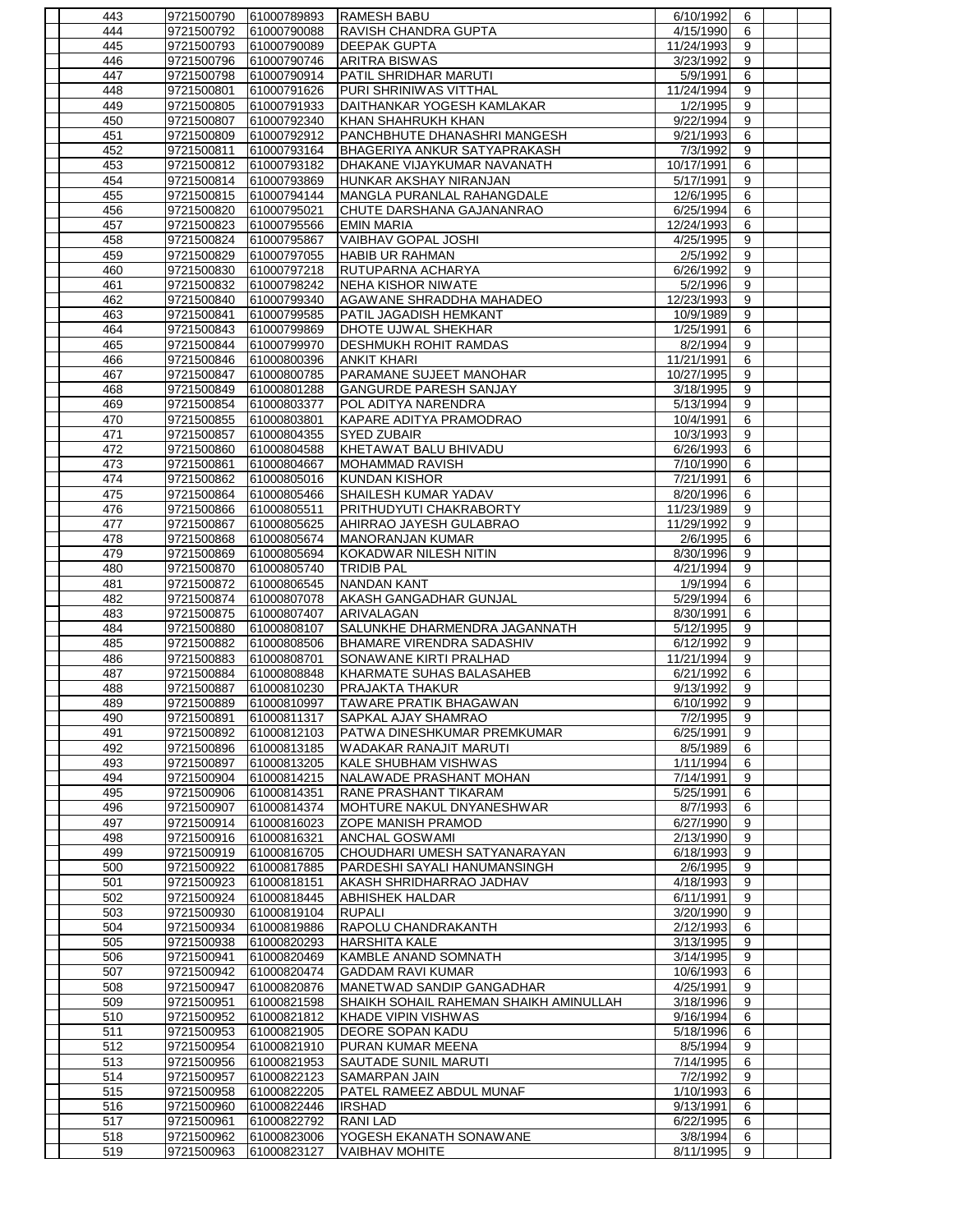| 520        | 9721500964               | 61000823294                | VIJAY                                          | 9/8/1993               | 9                |                |
|------------|--------------------------|----------------------------|------------------------------------------------|------------------------|------------------|----------------|
| 521        | 9721500966               | 61000823788                | KALPANA ANANDRAO JAGADALE                      | 12/22/1991             | 9                |                |
| 522        | 9721500969               | 61000824131                | MUNDADA MAHESHKUMAR KACHRULAL                  | 11/1/1992              | 9                |                |
| 523        | 9721500970               | 61000824440                | <b>MURUDAWAR SURESH POSHATTI</b>               | 6/20/1991              | 9                |                |
| 524        | 9721500971               | 61000824540                | MANJUNATH N ITAGI                              | 2/28/1996              | 9                |                |
| 525        | 9721500974               | 61000824929                | VYAW AHARE SANKET SHANKARRAO                   | 12/20/1994             | 9                |                |
| 526        | 9721500975               | 61000824957                | <b>PUSHPENDRA SHARMA</b>                       | 5/10/1991              | 9                |                |
| 527        | 9721500976               | 61000825107                | SAPIKE BHUSHAN ASHOK                           | 11/5/1995              | 6                |                |
| 528        | 9721500977               | 61000825360                | <b>PRASAD VILAS CHOPADE</b>                    | 5/5/1994               | 6                |                |
| 529        | 9721500979               | 61000825483                | MUNDE RATNAKAR LAXMANRAO                       | 5/5/1990               | 6                |                |
| 530        | 9721500981               | 61000825775                | <b>BAGAL SHREYASH VINAYAK</b>                  | 6/15/1990              | 9                |                |
| 531        | 9721500982               | 61000825842                | <b>KORE PRAVIN PRAKASH</b>                     | 10/18/1990             | 6                |                |
| 532        | 9721500984               | 61000826129                | DAINE SHRADDHA DILIP                           | 1/16/1995              | 6                |                |
| 533        | 9721500985               | 61000826281                | KULKARNI CHAITANYA CHANDRAKANT                 | 11/20/1993             | 9                |                |
| 534<br>535 | 9721500986               | 61000826330                | CHAVAN BHAVANA VILAS<br>PATIL SANDEEP GANPAT   | 11/3/1995              | 6<br>9           |                |
|            | 9721500987               | 61000826357                | <b>KALE SAGAR ARUN</b>                         | 7/1/1993<br>10/20/1994 |                  |                |
| 536<br>537 | 9721500988<br>9721500989 | 61000826423<br>61000826518 | <b>GAVADE SANDESH SURESH</b>                   | 7/17/1993              | 6<br>6           |                |
| 538        | 9721500994               | 61000827562                | NIL RAJAT PRAKASHRAO                           | 8/12/1994              | 9                |                |
| 539        | 9721500995               | 61000827667                | PRABHAT RANJAN MEHTA                           | 1/14/1992              | 9                |                |
| 540        | 9721500998               | 61000827834                | <b>BHOSALE TEJASHRI DATTATRAYA</b>             | 9/10/1995              | 9                |                |
| 541        | 9721501000               | 61000827876                | SOMINATH NARAYAN SADGAR                        | 11/7/1995              | 6                |                |
| 542        | 9721501002               | 61000828128                | JADHAV RUCHITA DILIPKUMAR                      | 3/9/1996               | 6                |                |
| 543        | 9721501003               | 61000828444                | <b>TATE YOGESH SHANKAR</b>                     | 11/14/1992             | 9                |                |
| 544        | 9721501006               | 61000829202                | SHAIKH MOHSIN SHAIKH ISMAIL                    | 4/29/1995              | 9                |                |
| 545        | 9721501010               | 61000829321                | PATIL PRADIP AMBADAS                           | 11/26/1993             | $\overline{9}$   |                |
| 546        | 9721501011               | 61000829483                | DHAKANE PRAVIN RAOSAHEB                        | 1/31/1995              | 6                |                |
| 547        | 9721501013               | 61000829509                | <b>WALE RUSHIKESH RAMESH</b>                   | 4/17/1995              | 9                |                |
| 548        | 9721501016               | 61000830068                | <b>DHANYA S</b>                                | 5/20/1988              | 6                |                |
| 549        | 9721501017               | 61000830273                | DHARMESH CHANDRA SUMAN                         | 8/30/1994              | 6                |                |
| 550        | 9721501020               | 61000830376                | <b>BHADANGE PRASAD RAMDAS</b>                  | 5/3/1996               | 6                |                |
| 551        | 9721501021               | 61000830470                | <b>WADKAR SHIVANI SUNIL</b>                    | 4/15/1993              | 6                |                |
| 552        | 9721501022               | 61000831360                | SONWANE ARUNA ANKUSH                           | 12/22/1994             | 9                |                |
| 553        | 9721501023               | 61000831817                | SHABUL D PATEL                                 | 6/27/1993              | 9                |                |
| 554        | 9721501024               | 61000831934                | MALUSARE BHUSHAN BALASAHEB                     | 4/29/1994              | 9                |                |
| 555        | 9721501025               | 61000832077                | <b>EMANDI KETHAN KUMAR</b>                     | 7/7/1996               | 6                |                |
| 556        | 9721501026               | 61000832121                | YASHWANTRAO POOJA PRADEEP                      | 12/1/1995              | 9                |                |
| 557        | 9721501029               | 61000832289                | JAMADAR SHASHI KUMAR KUSHAPPA                  | 4/27/1995              | 9                |                |
| 558        | 9721501030               | 61000832802                | PATIL SIDHESHWAR VAIJANATH                     | 5/28/1989              | 9                |                |
|            |                          |                            |                                                |                        |                  |                |
| 559        | 9721501032               | 61000833153                | <b>VETAL MAYUR SURESH</b>                      | 5/27/1994              | 9                |                |
| 560        | 9721501034               | 61000833339                | JAGTAP SAURABH SUBHASH                         | 3/1/1995               | $\boldsymbol{9}$ |                |
| 561        | 9721501037               | 61000833750                | KULKARNI MADHAVI SANTOSH                       | 2/18/1996              | 9                |                |
| 562        | 9721501038               | 61000834318                | SIRIVARAM MANJUSHA                             | 3/11/1996              | 9                |                |
| 563        | 9721501040               | 61000835122                | <b>ABHISHEK PANDEY</b>                         | 8/8/1992               | 9                |                |
| 564        | 9721501041               | 61000835189                | NILESH MITHAILAL YADAV                         | 3/6/1995               | 9                | $\overline{4}$ |
| 565        | 9721501045               | 61000836695                | TARU PRATHAMESH RAJENDRA                       | 12/25/1992             | 6                |                |
| 566        |                          | 9721501047 61000836805     | JADHAV SHUBHAM MOHANRAO                        | 11/20/1994             | 9                |                |
| 567        | 9721501048               | 61000837022                | DALAL SAMIR DUSHYANT                           | 4/27/1995              | 6                |                |
| 568        | 9721501055               | 61000837689                | NIKITESH VASANT GABHANE                        | 4/9/1995               | 6                |                |
| 569        | 9721501057               | 61000838327                | KAZI FARHAN SADIQUE                            | 3/5/1991               | 9                |                |
| 570        | 9721501058               | 61000838638                | DANDALE EKNATH SAHEBRAO                        | 6/15/1992              | 6                |                |
| 571        | 9721501060               | 61000839011                | MOHAMMAD ATHAR MOHAMMAD NASIR                  | 8/31/1994              | 9                |                |
| 572        | 9721501068               | 61000840702                | <b>DUNDU BHARATHI</b>                          | 7/8/1996               | 6                |                |
| 573        | 9721501071               | 61000840901                | DINKAR PRIYANKA HEMANT                         | 6/15/1992              | 6                |                |
| 574        | 9721501072               | 61000840994                | HARSHE KETAN YASHWANT                          | 2/5/1993               | 6                |                |
| 575        | 9721501073               | 61000841052                | <b>HEMANT CHOUDHARY</b>                        | 1/5/1991               | 9                |                |
| 576        | 9721501077               | 61000841362                | <b>AMIT LOKHANDE</b>                           | 11/19/1992             | 9                |                |
| 577        | 9721501078               | 61000841398                | AHIRRAO KARISHMA SHAMRAO                       | 2/11/1995              | 6                |                |
| 578        | 9721501079               | 61000841399                | <b>RAVI KAUSHAL</b>                            | 2/28/1994              | 6                |                |
| 579        | 9721501080               | 61000842244                | JADHAV PRAVIN DADASO                           | 8/1/1988               | 9                |                |
| 580        | 9721501082               | 61000842457                | KUNAL PRATAPRAO JADHAV                         | 12/18/1992             | 9                |                |
| 581        | 9721501086               | 61000843078                | <b>HARSH KUMAR</b>                             | 5/27/1994              | 9                |                |
| 582        | 9721501087               | 61000843223                | PREM SANTOSH THAKARE<br>SYEDA NAZNEEN TABASSUM | 4/14/1994<br>8/21/1993 | 6<br>9           |                |
| 583<br>584 | 9721501092<br>9721501093 | 61000844320<br>61000844441 | <b>BHARAMBE CHETAN DILIP</b>                   | 6/6/1994               | 6                |                |
| 585        | 9721501094               | 61000844525                | CHOUGULE SNEHAL SURESH                         | 7/20/1995              | 9                |                |
| 586        | 9721501095               | 61000844856                | SHWETA GHANSHYAM INGALE                        | 5/27/1993              | 9                |                |
| 587        | 9721501096               | 61000845258                | AVINASH KUSHWAHA                               | 7/8/1991               | 6                |                |
| 588        | 9721501097               | 61000845286                | <b>ITKAR PRAKASH DEEPAK</b>                    | 12/7/1993              | 6                |                |
| 589        | 9721501098               | 61000845462                | NAVNAGE NIKHIL SIDDHARTH                       | 3/30/1991              | 9                |                |
| 590        | 9721501099               | 61000845875                | NIRKHE SAURABH PRAKASHRAO                      | 10/24/1990             | 9                |                |
| 591        | 9721501101               | 61000846035                | UPADHYAY SWAPNIL SATISH                        | 3/3/1993               | 9                |                |
| 592        | 9721501102               | 61000846171                | <b>SAKET</b>                                   | 8/2/1993               | 6                |                |
| 593        | 9721501103               | 61000846281                | NAGA SAI VISWANATH B                           | 12/4/1989              | 9                |                |
| 594        | 9721501105               | 61000847345                | PERICHERLLA MAHA LAKSHMI MOUNIKA               | 7/29/1995              | 9                |                |
| 595<br>596 | 9721501111<br>9721501114 | 61000848546<br>61000848723 | <b>SURESH</b><br><b>CHAITRASHREE J D</b>       | 11/1/1993<br>4/1/1995  | 9<br>6           |                |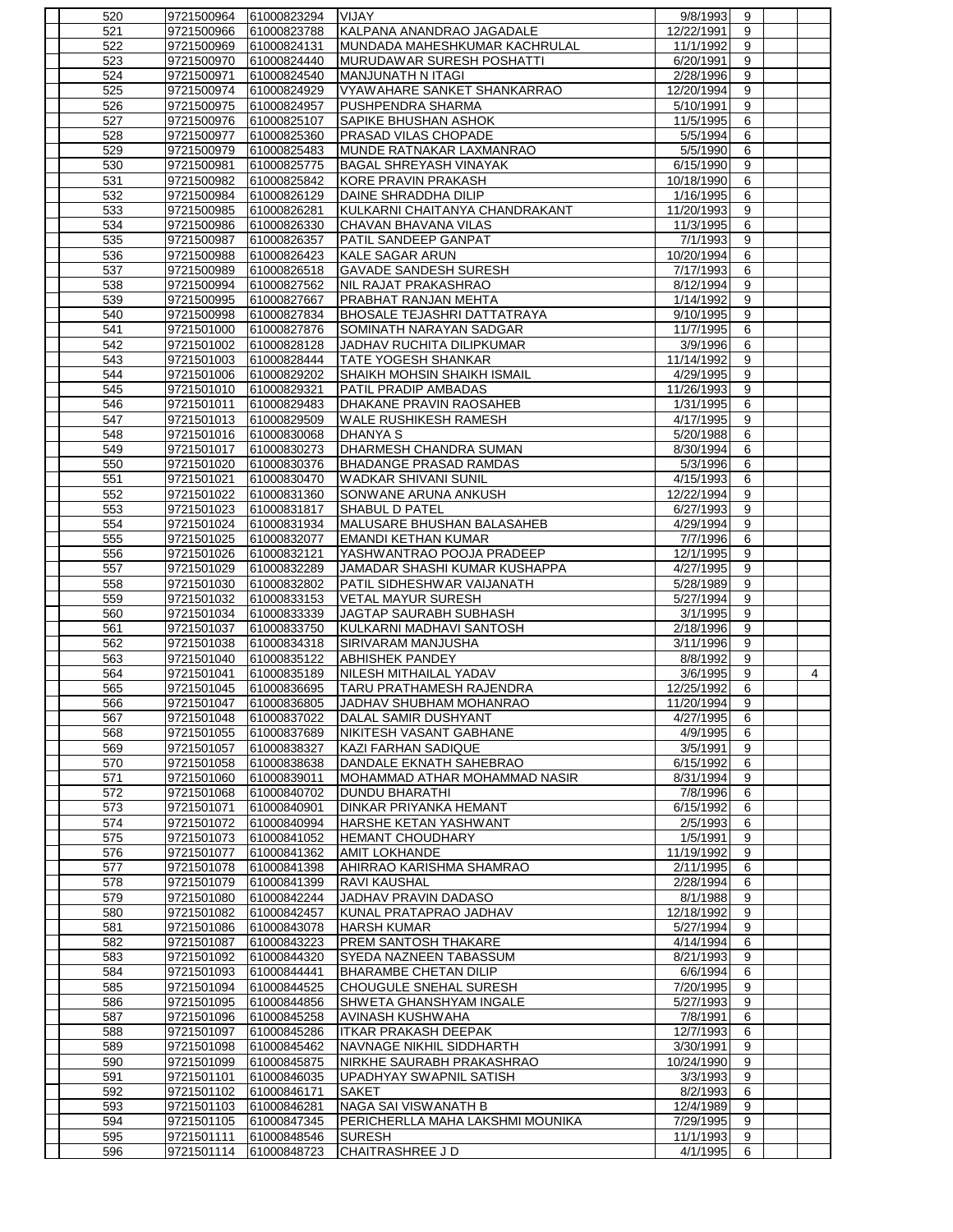| 597 | 9721501117 | 61000848983            | ANJALI SHARWAN                          | 4/4/1993               | 9 |                |
|-----|------------|------------------------|-----------------------------------------|------------------------|---|----------------|
| 598 | 9721501118 | 61000849218            | TAJANE MADHURI PURUSHOTTAM              | 7/17/1990              | 6 |                |
| 599 | 9721501119 | 61000849334            | <b>JAYASMITA ROUT</b>                   | 8/9/1993               | 9 |                |
| 600 | 9721501120 | 61000849419            | POOJA RAWAT                             | 10/25/1994             | 9 |                |
| 601 | 9721501121 | 61000849489            | <b>SONI SHUBHAM SANJAY</b>              | 6/1/1994               | 9 |                |
| 602 | 9721501122 | 61000849552            | <b>NAJNEEN</b>                          | 9/5/1994               | 9 |                |
| 603 | 9721501131 | 61000851099            | <b>INGOLE SURAJ BHIMRAO</b>             | 3/24/1990              | 6 |                |
| 604 | 9721501132 | 61000851326            | CHILLARGE ABHISHEK ASHOK                | 1/17/1994              | 6 |                |
| 605 | 9721501134 | 61000851741            | AKKANAVARU AVINASH BASWARAJ             | 5/12/1994              | 9 |                |
| 606 | 9721501136 | 61000851996            | <b>GUDALE SHASHIKANT UMAKANT</b>        | 6/19/1991              | 6 |                |
| 607 | 9721501137 | 61000852082            | <b>AKSHAY TELANG</b>                    | 3/27/1995              | 9 |                |
| 608 | 9721501138 | 61000852123            | <b>SHUBHAM SHAHI</b>                    | 3/16/1994              | 6 |                |
| 609 | 9721501139 | 61000852130            | KHAIRNAR PRADEEP PRAKASH                | 5/2/1991               | 6 |                |
| 610 | 9721501141 | 61000852472            | OMKAR ANIL SALUNKHE                     | 10/2/1992              | 6 |                |
| 611 | 9721501142 | 61000852658            | <b>SUMIT KUMAR DHARMANI</b>             | 8/20/1992              | 9 |                |
| 612 | 9721501143 | 61000852682            | <b>ADHAO JEEVAN PRAKASH</b>             | 4/28/1993              | 6 |                |
| 613 | 9721501145 | 61000853309            | BHANDARI GAURAV PRAKASH                 | 7/24/1993              | 9 |                |
| 614 | 9721501146 | 61000853850            | <b>SUCHITA SIDRAI HALGEKAR</b>          | 8/11/1992              | 9 |                |
| 615 | 9721501148 | 61000854611            | KONDURU MANOJ KUMAR RAJU                | 7/3/1994               | 9 |                |
| 616 | 9721501149 | 61000854642            | ADMANE POOJA RAJENDRA                   | 11/20/1992             | 6 |                |
| 617 | 9721501150 | 61000854876            | SIVASAKTHI S                            | 5/24/1996              | 9 |                |
|     |            |                        |                                         |                        |   |                |
| 618 | 9721501151 | 61000854921            | PATIL ANUJA NIVAS                       | 3/6/1995               | 9 |                |
| 619 | 9721501154 | 61000855681            | PANDAVULA SAILAJA                       | 2/16/1995              | 9 |                |
| 620 | 9721501157 | 61000856412            | <b>PUNIT SINGH</b>                      | 5/23/1990              | 9 |                |
| 621 | 9721501158 | 61000856418            | RATHOD AMISHA JAWAHAR                   | 5/6/1995               | 6 |                |
| 622 | 9721501159 | 61000857314            | <b>PINKESH SAHU</b>                     | 12/10/1990             | 6 |                |
| 623 | 9721501160 | 61000857601            | <b>RAMYA</b>                            | 5/22/1992              | 9 |                |
| 624 | 9721501162 | 61000857751            | MADAN MOHAN SHARMA                      | 5/8/1993               | 9 |                |
| 625 | 9721501163 | 61000857776            | <b>PATEL IMTIYAZ SHIRAJ</b>             | 6/17/1995              | 9 |                |
| 626 | 9721501164 | 61000857784            | <b>PALLAVI VITTHAL SHELAR</b>           | 4/29/1994              | 9 |                |
| 627 | 9721501166 | 61000858503            | BAWANKAR ASMITA HARSHAWARDHAN           | 7/26/1990              | 6 |                |
| 628 | 9721501169 | 61000858852            | <b>DURGESH</b>                          | 5/20/1989              | 9 |                |
| 629 | 9721501170 | 61000859049            | SNEHA SHRIHARI CHOUDHARI                | 1/30/1993              | 9 |                |
| 630 | 9721501172 | 61000859299            | PALLAVI GOSWAMI                         | 7/19/1992              | 9 |                |
| 631 | 9721501173 | 61000859654            | KADAM AKSHAY SANJAYRAO                  | 8/29/1994              | 9 |                |
| 632 | 9721501174 | 61000859809            | MATE ANIKET RAMESH                      | 6/21/1993              | 9 |                |
| 633 | 9721501175 | 61000859882            | KAIDKE AKASH BHAGWAT                    | $\overline{2/15/1996}$ | 6 |                |
| 634 | 9721501176 | 61000860088            | DHENGLE PRIYANKA KRUSHNARAO             | 10/13/1993             | 6 |                |
| 635 | 9721501177 | 61000860091            | JITENDRA KUMAR BHADALA                  | 4/7/1995               | 6 |                |
| 636 | 9721501178 | 61000860148            | <b>ROHIT CHOUDHARY</b>                  | 12/20/1994             | 6 |                |
| 637 | 9721501180 | 61000860219            | KULDEEP KESARWANI                       | 11/2/1996              | 9 |                |
| 638 | 9721501182 | 61000861730            | <b>GAWADE DHANANJAY PRALHAD</b>         | 3/31/1996              | 9 |                |
| 639 | 9721501184 | 61000862036            | SANAP SHIVRAJ DINKAR                    | 7/9/1993               | 6 |                |
| 640 | 9721501188 | 61000862205            | <b>AMIT TRIPATHI</b>                    | 3/9/1993               | 9 |                |
| 641 | 9721501190 | 61000863098            | <b>DESHPANDE ABOLI ANAND</b>            | 7/18/1993              | 9 |                |
| 642 | 9721501191 | 61000863172            | <b>MANISH PAL</b>                       | 12/3/1995              | 6 |                |
|     |            |                        | CHIKKAM RAMAKRISHNA BALAJI              | 8/15/1993              | 9 |                |
| 643 |            | 9721501193 61000863386 |                                         |                        |   |                |
| 644 | 9721501194 | 61000863449            | <b>POOJA PAVITHRAN</b>                  | 4/2/1994               | 9 |                |
| 645 | 9721501195 | 61000863676            | <b>PATIL PRASAD VASANT</b>              | 11/26/1989             | 6 |                |
| 646 | 9721501196 | 61000863683            | AJINKYA BHADANE                         | 8/17/1994              | 6 |                |
| 647 | 9721501197 | 61000863726            | <b>AGUTALE RACHANA MADHUSUDAN</b>       | 7/1/1992               | 9 | $\overline{4}$ |
| 648 | 9721501199 | 61000864230            | <b>ARUSHI KAPOOR</b>                    | 11/10/1994             | 9 |                |
| 649 | 9721501200 | 61000864260            | PARAB BHARVI UMESH                      | 3/5/1993               | 9 |                |
| 650 | 9721501201 | 61000864298            | SATYAMKUMAR JAYANI                      | 3/11/1994              | 9 |                |
| 651 | 9721501202 | 61000864324            | VISHAL GOKUL VICHAVE                    | 9/9/1993               | 9 |                |
| 652 | 9721501204 | 61000864552            | <b>ABSAR SIDDIQUI</b>                   | 6/2/1991               | 9 |                |
| 653 | 9721501207 | 61000865692            | JOSHI GEETANJALI MUKUND                 | 6/3/1993               | 9 |                |
| 654 | 9721501208 | 61000865926            | MISAL DATTATRAYA JAGANNATH              | 10/7/1988              | 9 | $\overline{4}$ |
| 655 | 9721501210 | 61000866299            | <b>BAGUL DIPRAJ SIDDHARTH</b>           | 9/29/1992              | 9 |                |
| 656 | 9721501215 | 61000866904            | SATBHAI SOMNATH BHUPENDRA               | 3/7/1994               | 9 |                |
| 657 | 9721501217 | 61000867108            | <b>MILIND KISHOR ATWAD</b>              | 3/30/1988              | 6 |                |
| 658 | 9721501218 | 61000867139            | NANDKISHORE SINGH YADAV                 | 6/6/1987               | 6 |                |
| 659 | 9721501219 | 61000867289            | AWATADE GANESH MAHADEV                  | 12/17/1993             | 9 |                |
| 660 | 9721501221 | 61000867630            | <b>ANIKET SANJAY NIGADE</b>             | 3/11/1993              | 9 |                |
| 661 | 9721501226 | 61000868482            | YOGESH KUMAR SINGH YADAV                | 4/5/1991               | 6 |                |
| 662 | 9721501228 | 61000869073            | <b>PARAG RATHORE</b>                    | 4/15/1995              | 6 |                |
| 663 | 9721501229 | 61000869089            | SHITAL PRAKASH MAGAR                    | 2/25/1992              | 9 |                |
| 664 | 9721501230 | 61000869090            | JADHAV SANKET KISAN                     | 1/7/1993               | 9 |                |
| 665 | 9721501232 | 61000869227            | PATIL SUVARNA PARMESHWAR                | 3/6/1989               | 9 |                |
| 666 | 9721501233 | 61000869661            | SIDDHARTH SEHARA                        | 8/17/1992              | 9 |                |
| 667 | 9721501234 | 61000869665            | SIDDHANT SEHARA                         | 5/5/1991               | 9 |                |
| 668 | 9721501236 | 61000869711            | <b>GHARAT PRIYANKA KRISHNA</b>          | 7/22/1996              | 6 |                |
| 669 | 9721501237 | 61000869718            | MHATRE SHWETA SANJAYKUMAR               | 10/1/1995              | 6 |                |
| 670 | 9721501238 | 61000869724            | AMBADAS ALIAS ABHIJIT KAMALAKAR CHORAGE | 5/2/1985               | 6 |                |
| 671 | 9721501240 | 61000869755            | MAHAJAN SAGAR KALIDAS                   | 12/14/1991             | 6 |                |
| 672 | 9721501243 | 61000869987            | KORNANA PAPA RAO                        | 5/15/1994              | 6 |                |
| 673 | 9721501244 | 61000870014            | <b>WAJE SAYALI SUBHASH</b>              | 1/11/1994              | 6 |                |
|     |            |                        |                                         |                        |   |                |